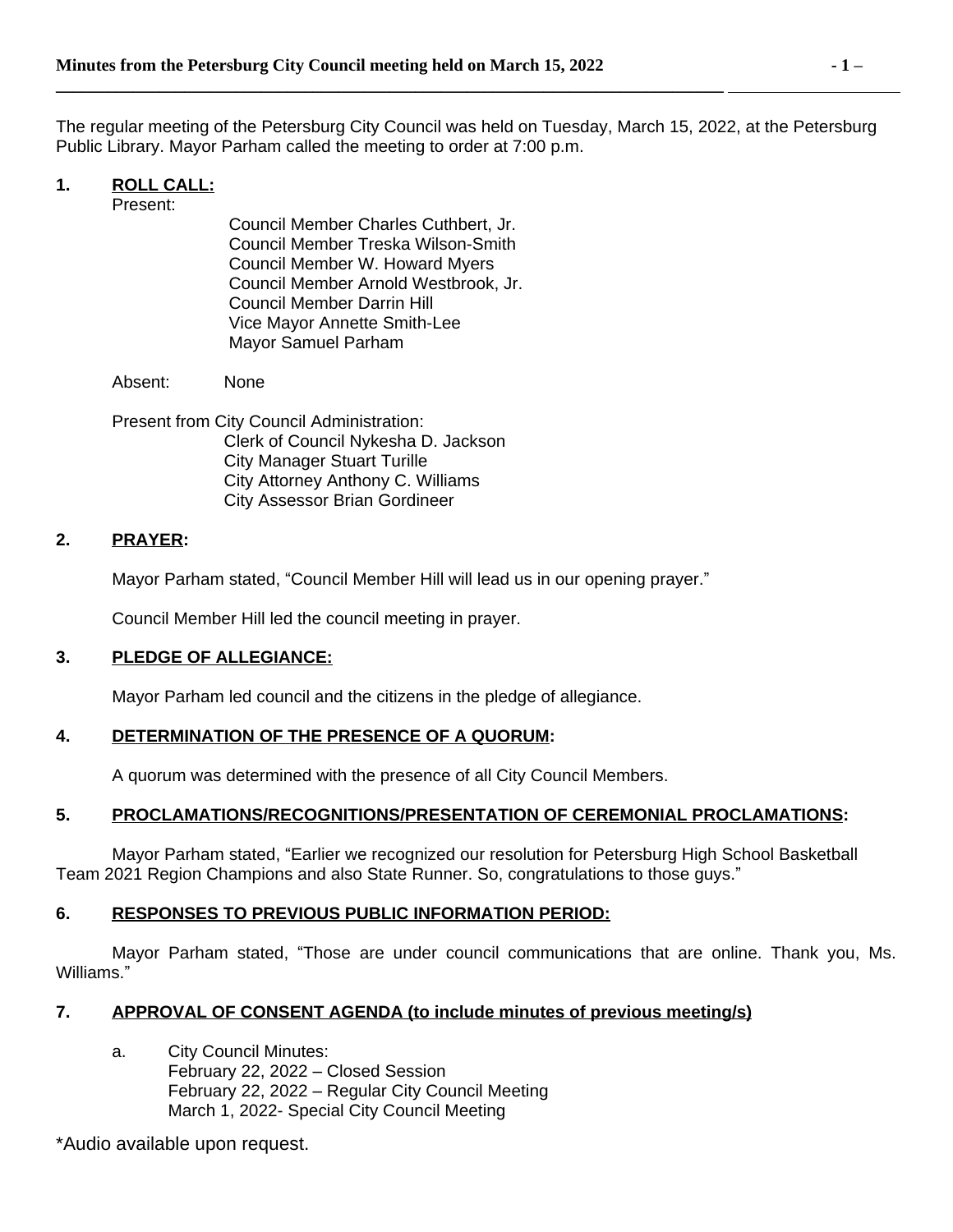- b. Consideration of an appropriation ordinance of the Middle Atlantic Section Joint Player Development and Junior Golf Committees Grant in the amount of \$3,000 - 1<sup>st</sup> Reading
- c. A request to schedule a public hearing and consideration of naming a private street Civica Way at the request of Phlow Corporation.
- d. Consideration to appropriate \$9,760.88 received from the Virginia Department of Environmental Quality (DEQ) for the City of Petersburg's Litter Prevention and Recycling Program activities for the period of July 1, 2021, to June 30, 2022 – 1<sup>st</sup> Reading

Council Member Hill made a motion to approve the consent agenda. Council Member Myers seconded the motion. The motion was approved on roll call. On roll call vote, voting yes: Cuthbert, Wilson-Smith, Myers, Westbrook, Hill, Smith-Lee, and Parham

# **8. OFFICIAL PUBLIC HEARINGS:**

a. A request to amend Sec. 106-14. – Permanent Board of Equalization

**BACKGROUND:** Given the importance of each member's attendance on a three-member board, it would be beneficial to have a substitute member for situations where one of the three regular members may be unable to attend.

**RECOMMENDATION:** Recommend City Council amend the ordinance that provides for a permanent board of equalization, found in Sec. 106-14 of the Municipal Code.

Brian Gordineer, City Assessor, gave a briefing on the request for the amendment to Sec. 106-14.

Mayor Parham opened the floor for public comments.

Seeing no hands, Mayor Parham closed the public hearing.

Council Member Myers made a motion to approve the ordinance amendment to Sec. 106-14. Council Member Hill seconded the motion. The motion was approved on roll call. On roll call vote, voting yes: Cuthbert, Wilson-Smith, Myers, Westbrook, Hill, Smith-Lee, and Parham

#### **22-ORD-12 AN ORDINANCE TO AMEND AND RE-ADOPT SECTION 106-14 OF THE PETERSBURG CITY CODE TO ADD A SUBSTITUTE MEMBER OF THE BOARD OF EQUALIZATION IN ACCORDANCE WITH THE VIRGINIA CODE §58.1-3373.**

b. A public hearing and consideration of an ordinance amending the zoning of the property addressed as 801 S. Adams Street, TP #031300002; from R-B, Office-Apartment District to MXD-3, Mixed Use District.

**BACKGROUND:** The Planning Staff under the direction of the City Council, has worked to identify a zoning designation appropriate for the purpose of attracting new business development within the new Pharmaceutical Industrial Cluster. The new MXD-3 zoning district was approved to enhance the ability of the city to address the land-use needs of the community and to assist in marketing the available sites to potential developers.

The subject property at 801 S Adams Street has remained vacant since the former Medical Center was acquired in 2013. The goal of the City's rezoning of the subject property is to facilitate future development for the best potential use, but not conflict with adjacent uses and the existing character of the surrounding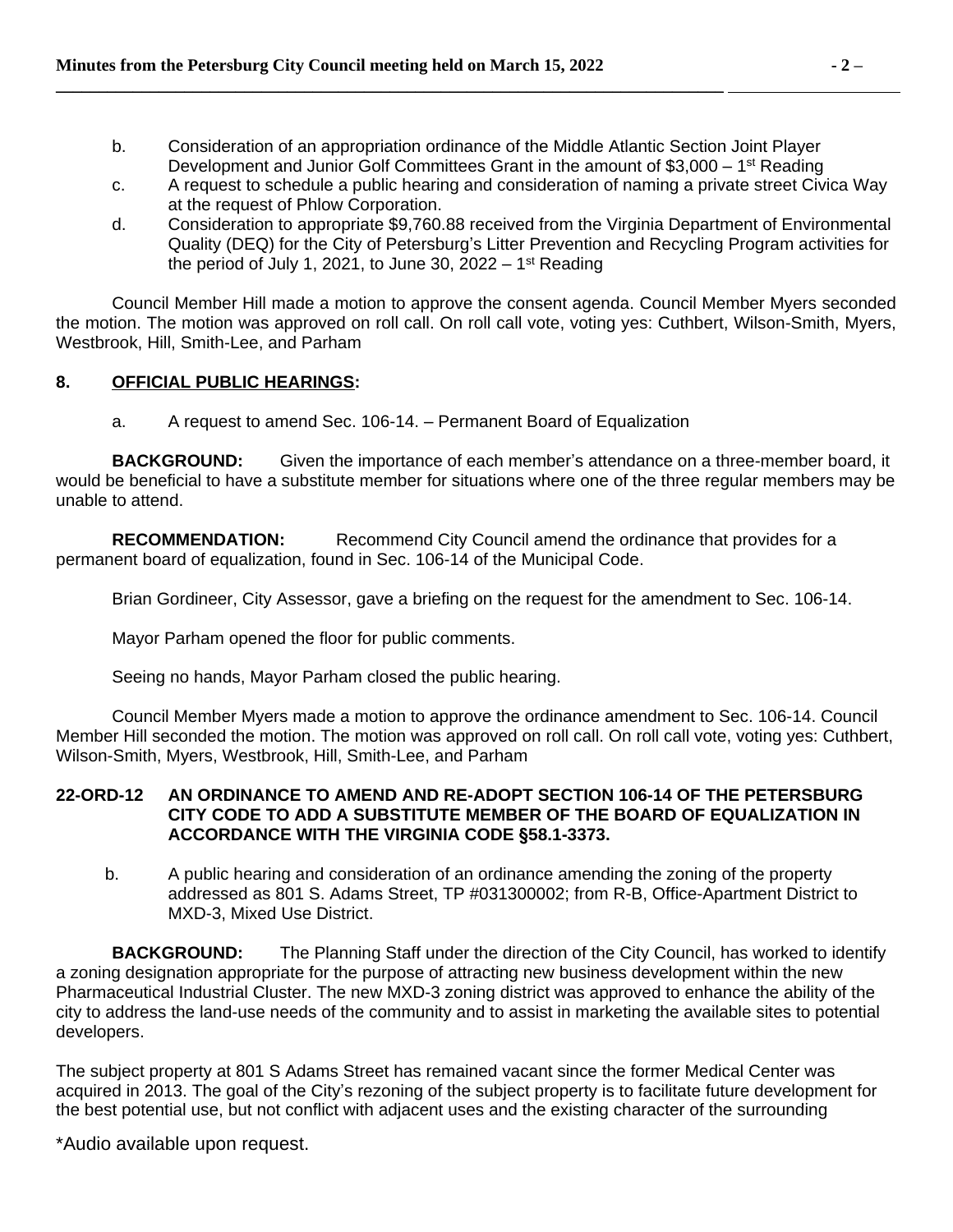properties. The MXD-3 district permits a mixture of diverse land uses on large tracts of land where previous uses on such tracts of land have been discontinued and the uses listed in this article would not adversely impact neighboring parcels. The former hospital site is an opportunity for positive redevelopment efforts to take place along this portion of South Sycamore Street which could promote new jobs within the community. The zoning designation of the MXD-3, Mixed Use District states that parcels shall contain a minimum of ten (10) contiguous acres.

(I) Any uses permitted in the "MXD-3, Mixed Use District, are intended to:

- a. Encourage appropriate commercial and industrial activity.
- b. Encourage compatibility of existing and future land uses.

Section 2. Use Regulations.

(a) Offices.

(b) Clinics.

(c) Colleges and schools, public or private, having a curriculum and conditions under which teaching is conducted equivalent to a public school and institutions of higher learning.

(d) Any use other than any residential use or any objectionable use as defined by Article 18, Section 3 of this Ordinance, but only as allowed by a special use permit.

# II. Surrounding Conditions

The subject property is currently zoned R-B, Office-Apartment District and all properties located along the North, East, and South side of the subject property, to Cameron Field and I-85 are zoned R-3, Two-Family Residence District and on the West side along Sycamore Street from the Southwest side of Shore Street the zoning classification is B-2, General Commercial District. The subject site is adjacent to the Poplar Lawn Historic District, but not located in the district. Current uses located within the area of the subject property include business, medical and specialty offices, attorney offices, funeral establishments, mental health and day support services, auto repair shop, former Canton Chinese restaurant, insurance, and tax preparation offices etc. See attached Map.

## III. Findings

A. The 2014 Comprehensive Plan designates the subject property for Community Facilities usage and surrounding property for business/professional, general commercial and low intensity residential purposes. B. The property is currently designated as "R-B," Office-Apartment District which permits residential, medical and specialty facilities, business offices etc. as by-right uses and with parking located in the rear yard and that portion of a side yard not adjacent to a street, if a corner lot.

C. The uses mentioned under the newly proposed zoning district will encourage appropriate and compatible commercial and industrial activities and remain in keeping with the existing and future land uses. If need be, conditions will be imposed on a potential developer by the City prior to the issuance of a building permit and as per the City's Development Review Team standards to protect the residents and neighboring communities/businesses. Screening will be required per Section 8 of the MXD-3 regulations.

D. It is not believed that the proposed location will pose a burden to the existing neighborhood or property owners as the existing property owners and businesses have been operating in this capacity for more than 30 years.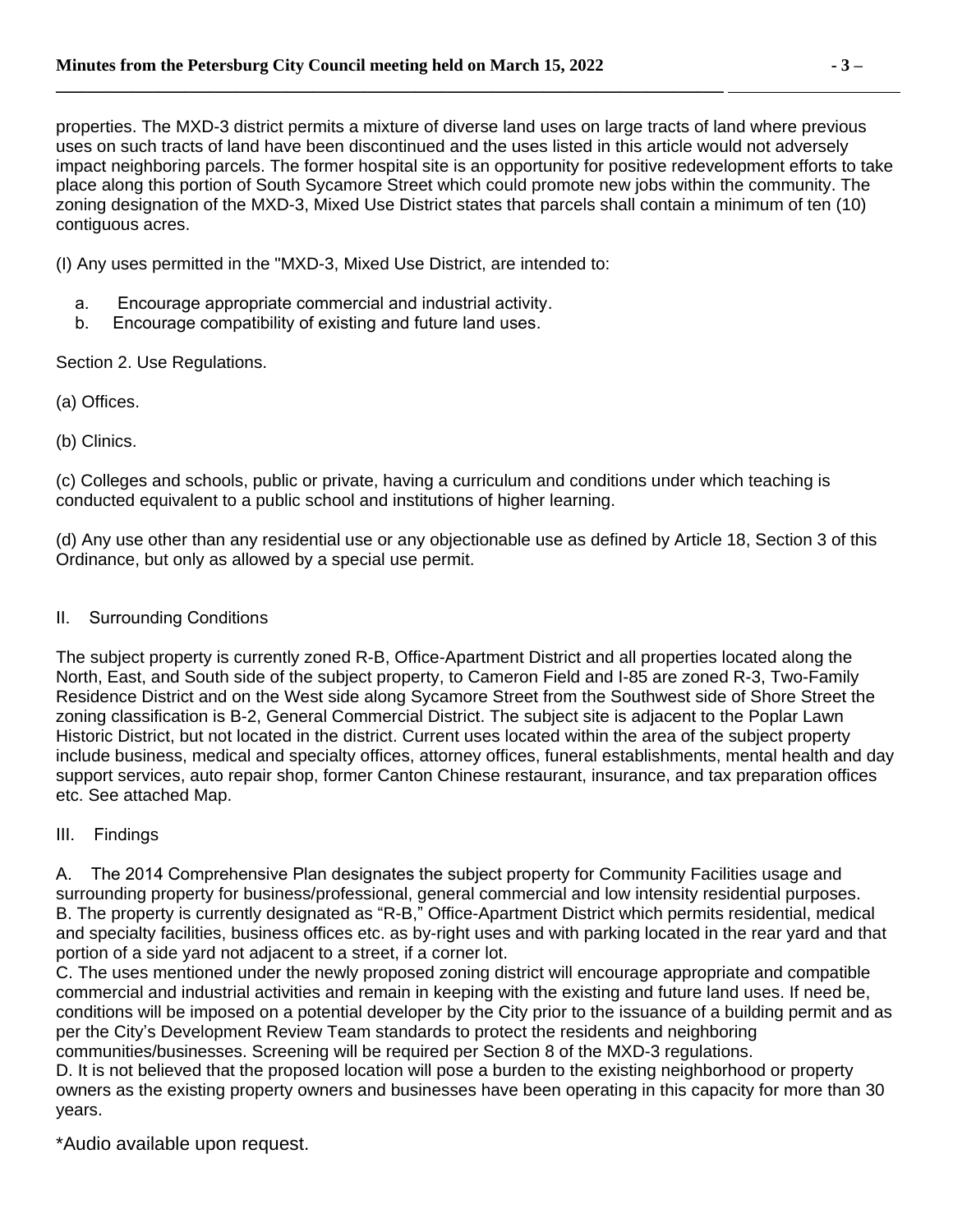E. The noise of any potential business use permitted, is expected to be low, and no change in the current noise level is expected at the property boundaries.

F. The City of Petersburg is proposing to reuse vacant property and make it marketable for suitable development which would provide tax revenue to the city, in addition, to cleaning up a predominantly vacant parcel of land and will encourage other owners to reinvest in their properties and the community. G. As of the preparation of this report, our office had not received any public input or concerns about the request.

H. The subject parcel of land is located within the Enterprise Zone, which offers tax benefits. The Department of Economic Development Office maintains a listing of potential sites, and facilities for potential employers and developers looking to expand or relocate operations. They also manage the Enterprise Zones located within the city which allows the city to offer state and local incentives to industries which locate new operations to designated areas. The Industrial Development Authority (IDA) is part of the office.

#### IV. Statement of Law

Zoning is a legislative process by which a local government classifies land within the community into areas and districts referred to as zones. Zoning regulates building and structure dimensions, design, placement, and use. Zoning follows the land use designations set forth in a comprehensive land use plan. (The Comprehensive Plan)

The City Council of the City of Petersburg, Virginia on 12-14-2021, approved and adopted an Ordinance amending the City's Zoning Ordinance to create and add a Mixed Use MXD-3 District.

The Planning Commission conducted a Public Hearing during the February 3, 2022, meeting and voted to recommend approval of the rezoning.

The Economic Development Authority has provided a letter of support for the rezoning.

**RECOMMENDATION:** It is recommended that the City Council conducts a public hearing and adopts an ordinance rezoning the property addressed as 801 S. Adams Street, TP# 031300002; from R-B, Office -Apartment District to MXD-3, Mixed Use District.

Reginald Tabor, Director of Planning and Community Development, gave an overview of the public hearing regarding rezoning for property at 801 S. Adams Street.

Mayor Parham opened the floor for public comments.

Seeing no hands, Mayor Parham closed the public hearing.

Council Member Cuthbert made a motion to adopt an ordinance to rezone property at 801 St. Adams Street. The motion was seconded by Council Member Wilson-Smith. The motion was approved on roll call. On roll call vote, voting yes: Cuthbert, Wilson-Smith, Myers, Westbrook, Hill, Smith-Lee, and Parham

#### **22-ORD-13 AN ORDINANCE APPROVING THE REZONING OF THE PROPERTY LOCATED AT 801 SOUTH ADAMS STREET, PARCEL 031300002 FROM RB DISTRICT TO MXD-3 DISTRICT.**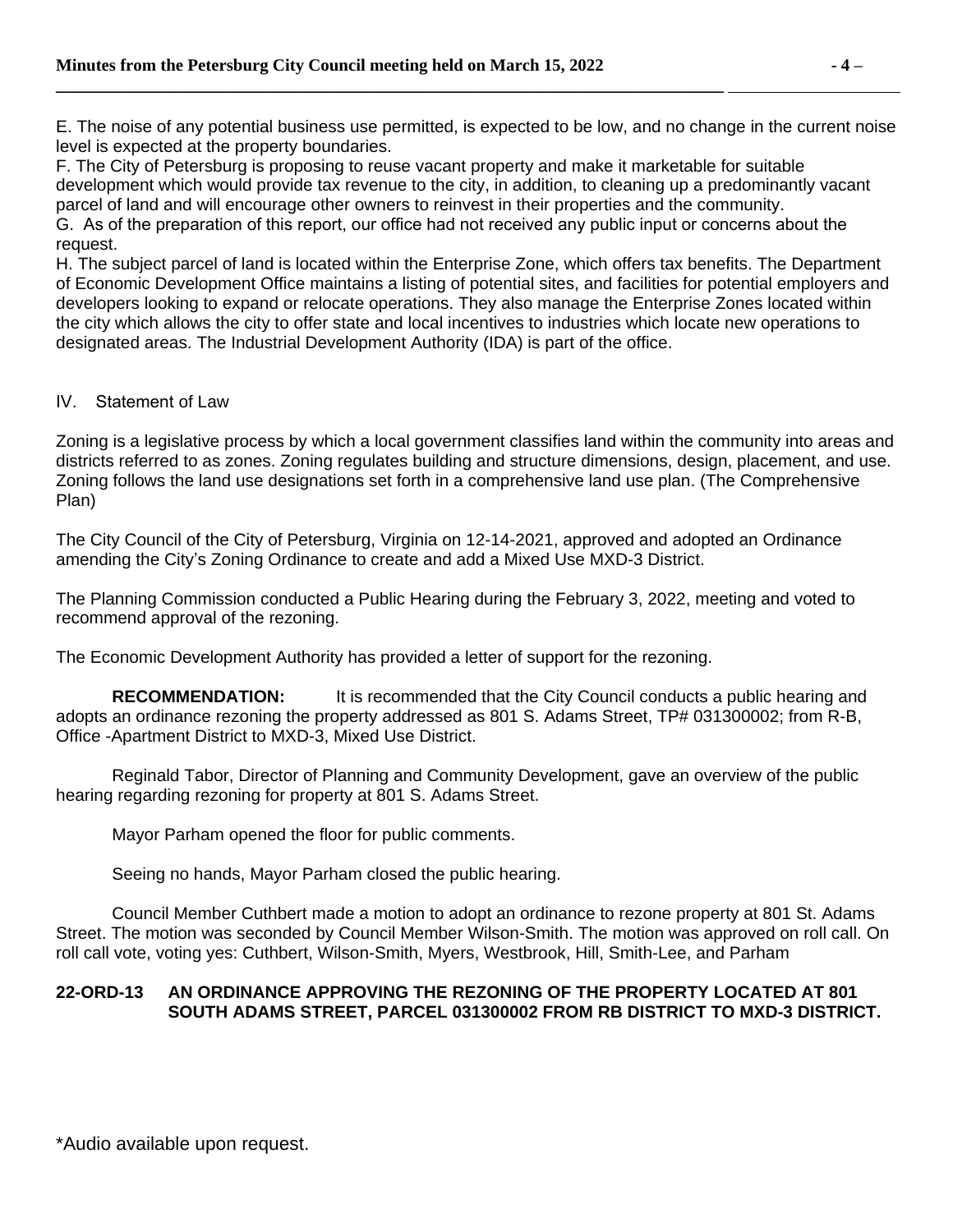c. A public hearing on the consideration of appropriating \$3,672,454.51 in Federal, State and Local Fiscal Recovery Funds through the American Recovery Plan Act (ARPA) for the COVID-19 Municipal Utility Assistance Program.

**BACKGROUND:** The utility shutoff moratorium enacted by Governor Northam ended on August 31, 2021, 60 days after the Virginia State of Emergency ended on June 30, 2021. Special Session II of the 2021 Acts of Assembly appropriated \$120 million from distributions of the Federal State & Local Recovery Fund (SLFRF) pursuant to the American Rescue Plan Act of 2021 to provide direct assistance to residential customers with accounts over 60 days in arrears. In October 2021, the City of Petersburg submitted its intent to apply for the ARPA SLFRF Municipal Utility Relief Program. After submitting its intent, the city received an award letter dated October 29, 2021, stating that the award (\$3,672,4545.51) shall be used to directly assist residential municipal utility customers of the City of Petersburg with arrearages greater than 60 days for the time period between March 12, 2020, and August 31, 2020. Due to the current BAI system constraints, the city used the date of March 31, 2020, instead of March 12, 2020. This relief was only for the water and sewer components of the utility bill. It should be noted that any funds not used are to be returned back to the state by March 31, 2022.

**RECOMMENDATION:** Staff recommends that the \$3,672,454.51 in Federal, State and Local Fiscal Recovery Funds through the American Recovery Plan Act (ARPA) for the COVID-19 Municipal Utility Assistance Program be approved.

Randall Williams, Assistant Director of Public Works and Utilities, gave an overview of the public hearing regarding appropriation of funds in the amount of \$3,672,454.51.

Mayor Parham opened the floor for public comments.

Jeffrey Fleming, 1819 Chuckatuck Avenue, stated, "Just had a couple of questions for the Municipal Utility Relief. What are the guidelines? Are we really going to be able to assist people with this money? Some people are 90 days to 6 months behind. Is the city going to reach out to these people being that this is give to us from the federal government for that purpose? Perhaps we can start just pulling the most needy people right off the list and pay it out right. I would like to really see this money being used for what it is meant for. Thank you."

Seeing no further hands, Mayor Parham closed the public hearing.

There was discussion among city council and staff.

Council Member Cuthbert made a motion to adopt an ordinance for the appropriation in the amount of \$3,672,454.51 in Federal, State and Local Fiscal Recovery Funds through the American Recovery Plan Act (ARPA) for the COVID-19 Municipal Utility Assistance Program. Council Member Myers seconded the motion. The motion was approved on roll call. On roll call vote, voting yes: Cuthbert, Wilson-Smith, Myers, Westbrook, Hill, and Parham; Absent: Smith-Lee

#### **22-ORD-14 AN ORDINANCE, AS AMENDED, SAID ORDINANCE MAKING APPROPRIATIONS FOR THE FISCAL YEAR COMMENCING JULY 1, 2021, AND ENDING JUNE 30, 2022, FOR THE GRANTS FUND IN THE AMOUNT OF \$3,672,454.51.**

d. A public hearing and consideration of an ordinance approving amendments to the Comprehensive Plan to Comply with the Chesapeake Bay Preservation Act.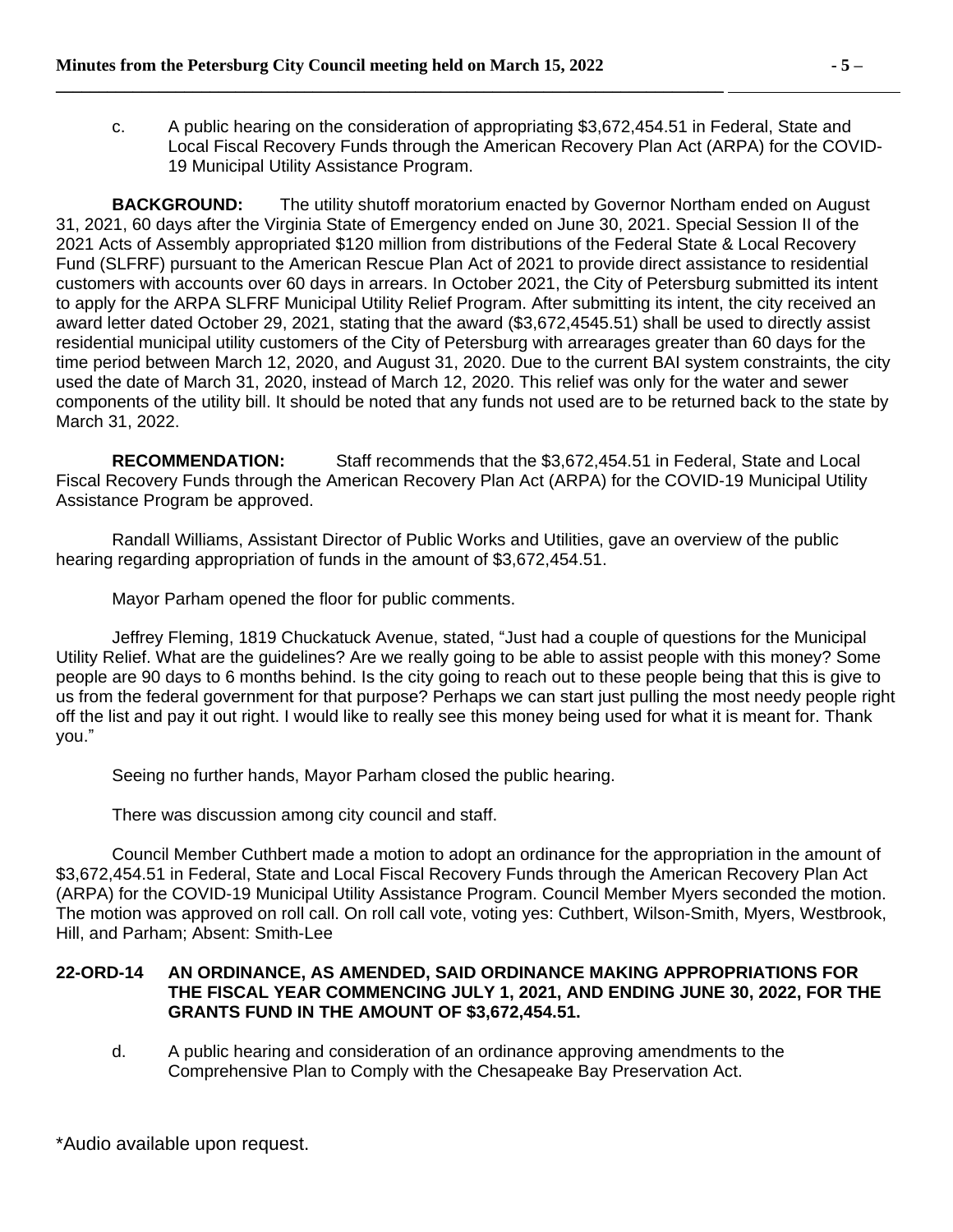**BACKGROUND:** The Virginia Department of Environmental Quality (DEQ) regulates compliance with the Chesapeake Bay Preservation Act. The Act requires that jurisdiction Comprehensive Plans include provisions regarding the Chesapeake Bay Preservation Act. The city has been working the DEQ to develop amendments to the City's Comprehensive Plan to comply with the Chesapeake Bay Preservation Act.

The proposed amendments as provided to the City Council have been reviewed and approved by DEQ

**RECOMMENDATION:** It is recommended that the City Council holds a public hearing and approves an amendment to the City's Comprehensive Plan to comply with Chesapeake Bay Act requirements.

Reginald Tabor, Director of Planning and Community Development, stated, "We are working with the Virginia Department of Environmental Quality on this matter. And they have requested that this item be tabled so that they have another opportunity to provide additional comments.

Council Member Hill made a motion to table the public hearing. Council Member Myers seconded the motion. The motion was approved on roll call. On roll call vote, voting yes: Cuthbert, Wilson-Smith, Myers, Westbrook, Hill, and Parham; Absent: Smith-Lee

e. A public hearing and consideration of an ordinance approving a petition to rezone property addressed as 3605 Halifax Road, Parcel: 096010003, 3625 Halifax Road, Parcel: 096010004, and 3607 Halifax Road, Parcel: 107020017, from R-1, Single Family Residence and A-Agricultural Districts to M-2, Heavy Industrial District.

**BACKGROUND:** The City of Petersburg received a petition from Timothy and Jane Banks, owners/lessee, or agent to rezone property from R-1, Single Family Residence and A-Agricultural Districts to M-2, Heavy Industrial District to be permitted to construct and operate a crematorium at property addressed as 3605, 3625 and 3607 Halifax Road, Petersburg, VA. The property is further identified as Tax Parcel ID's: 096010003, 096010004 and 107020017, containing approximately a total of 37.53 acres.

The subject property is currently vacant, and with the exception of the parcel that includes the Full Gospel Holy Temple, Inc. all adjacent properties are also vacant. The subject property is located south of the Petersburg Interstate Industrial Park and immediately adjacent to Industrial Galvanizers, a metal finisher, Boar's Head Provisions, Inc., which are zoned M-2, Heavy Industrial District. The parcels to the east, including the parcel that includes the Full Gospel Holy Temple, Inc, are zoned R-1, Single-Family Residential District. The Comprehensive Plan designates the property as Light Industrial use. The proposed use, Crematorium, is identified in the Zoning Ordinance as an Objectionable Use, that is permitted within the M-2, Heavy Industrial District with a Special Use Permit.

Pursuant to the requirements of Title 15.2-2204 of the Code of Virginia, as amended, a public hearing was held by the Planning Commission and subsequently by the City Council prior to consideration of the rezoning proposal and the public hearings were advertised, in accordance with applicable laws.

The petition was considered by the Planning Commission, and the Planning Commission voted to recommend approval of the petition.

**RECOMMENDATION:** It is recommended that the City Council holds a public hearing and approves an ordinance to rezone property addressed as 3605, 3615, and 3607 Halifax Road from R-1, Single Family Residence and A-Agricultural Districts to M-2, Heavy Industrial District.

Reginald Tabor, Director of Planning and Community Development, gave a brief overview of the request.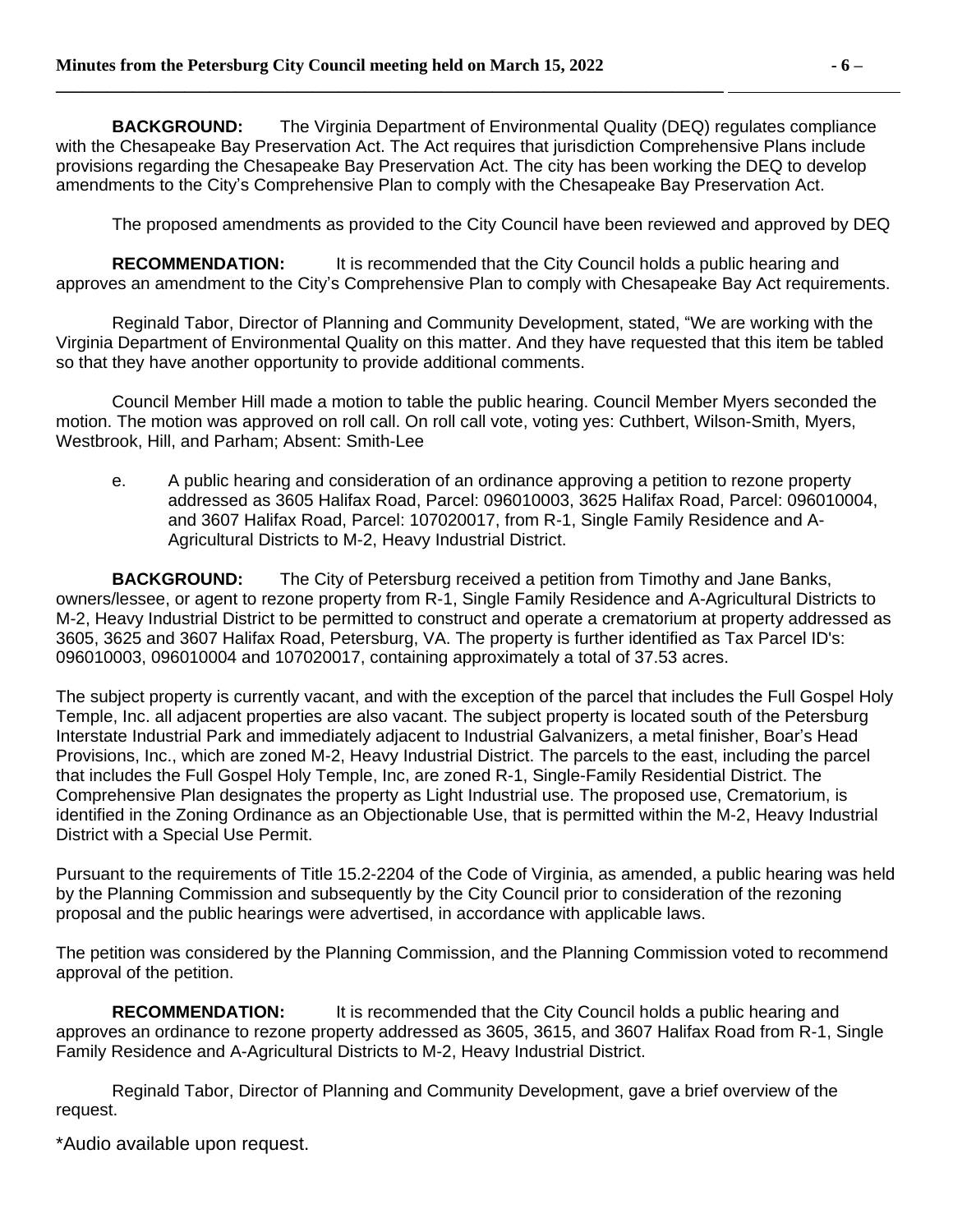Timothy Banks, petitioner, stated, "Good evening Mr. Mayor, Vice Mayor, and Council Members. Just would like to get this rezoned so that we can start the project out on Halifax Road and move forward. I appreciate it. Thank you."

Mayor Parham opened the floor for public comments.

Marcus Omar Squires, 1701 Monticello Street, stated, "My question for council and staff this evening is have the neighbors been informed that this is going to be coming next door to them. It is currently a residential area. I work in the community over there and a lot of members of that area or community were upset when the Dollar General or Family Dollar was put in over there. So, I was wondering if they are aware. Thank you."

Seeing no further hands, Mayor Parham closed the public hearing.

Council Member Westbrook made a motion to approve the ordinance for a rezoning request. Vice Mayor Smith-Lee seconded the motion. The motion was approved on roll call. On roll call vote, voting yes: Cuthbert, Wilson-Smith, Myers, Westbrook, Hill, Smith-Lee and Parham

#### **22-ORD-15 AN ORDINANCE APPROVING THE REZONING OF THE PROPERTIES LOCATED AT 3605, 3607, AND 3625 HALIFAX ROAD FROM R-1, SINGLE FAMILY RESIDENCE DISTRICT, AND A-AGRICULTURAL DISTRICT TO M-2, HEAVY INDUSTRIAL DISTRICT TO PERMIT A CREMATORIUM WITH A SPECIAL USE PERMIT.**

f. A public hearing and consideration of an ordinance approving a petition for a Special Use Permit to allow for the construction of an office and operation of a crematorium business along a portion of the property addressed as 3605 Halifax Road, Parcel: 096010003, 3625 Halifax Road, Parcel: 096010004, and 3607 Halifax Road, Parcel: 107020017.

**BACKGROUND:** The City of Petersburg received a petition from Timothy and Jane Banks, owners/lessee, or agent for a Special Use Permit to construct and operate a crematorium at property addressed as 3605, 3625 and 3607 Halifax Road, Petersburg, VA. The property is further identified as Tax Parcel ID's: 096010003, 096010004 and 107020017, containing approximately a total of 37.53 acres.

The proposed SUP will allow the applicant to construct a Crematorium with a Special Use Permit. The subject property is currently vacant. The subject property is located near the Petersburg Interstate Industrial Park and immediately adjacent to Industrial Galvanizers, a metal finisher, Boar's Head Provisions, Inc., and Full Gospel Holy Temple, Inc. The Comprehensive Plan designates the property as Light Industrial use. The proposed use, Crematorium is identified in the Zoning Ordinance as an Objectionable Use, that is permitted within the M-2, Heavy Industrial District with a Special Use Permit.

Pursuant to the requirements of Title 15.2-2204 of the Code of Virginia, as amended, a public hearing was held by the Planning Commission and subsequently by the City Council prior to consideration of the rezoning proposal and the public hearings were advertised, in accordance with applicable laws.

The Planning Commission voted to recommend approval of the petition for a Special Use Permit for the property located at 3605, 3607 and 3625 Halifax Road to permit the construction and operation of a crematorium.

**RECOMMENDATION:** It is recommended that the City Council schedules a public hearing and adopts an ordinance approving a Special Use Permit for the property addressed as 3605, 3615, and 3607 Halifax Road.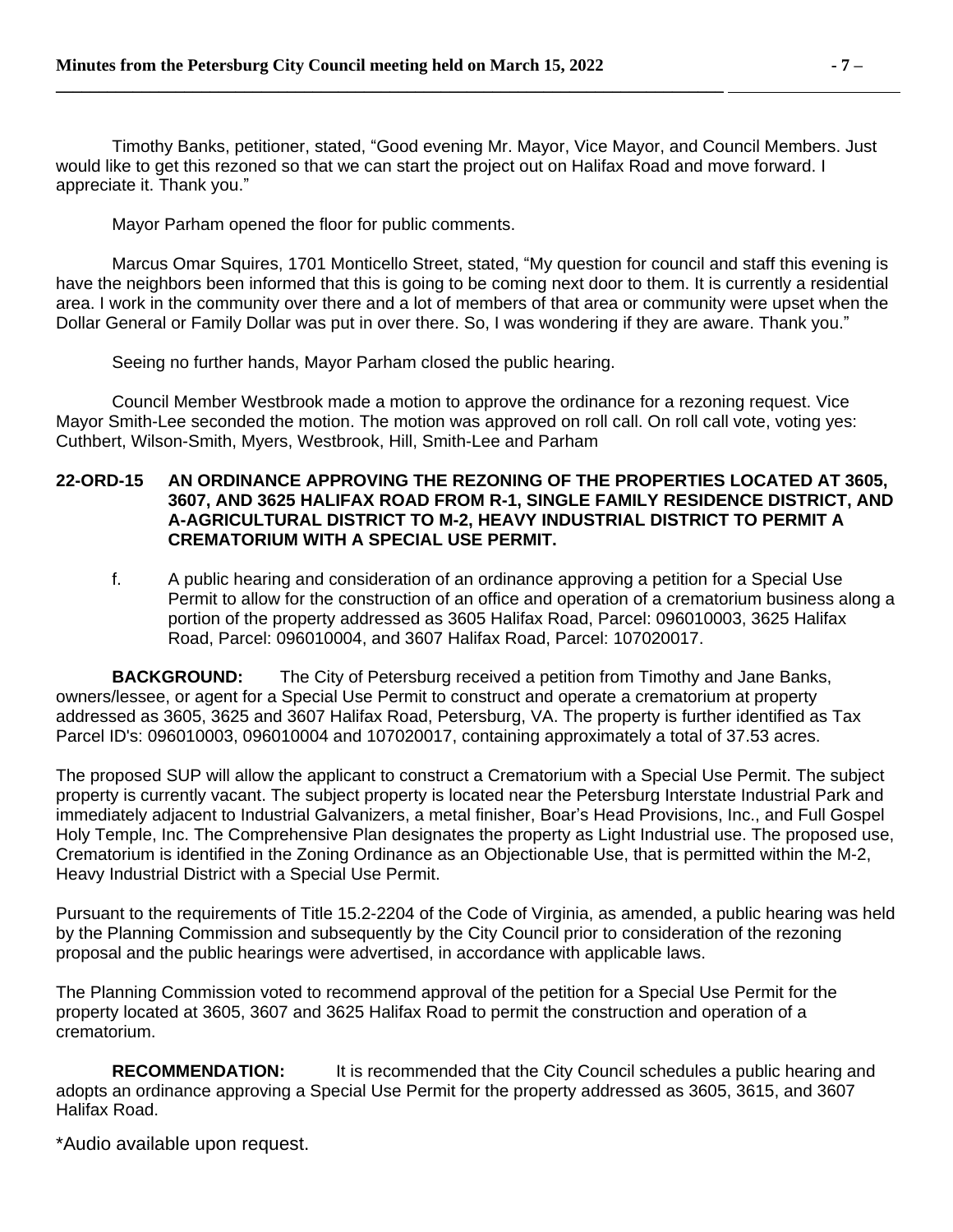Reginald Tabor, Director of Planning and Community Development, gave a brief overview of the request.

**\_\_\_\_\_\_\_\_\_\_\_\_\_\_\_\_\_\_\_\_\_\_\_\_\_\_\_\_\_\_\_\_\_\_\_\_\_\_\_\_\_\_\_\_\_\_\_\_\_\_\_\_\_\_\_\_\_\_\_\_\_\_\_\_\_\_\_\_\_\_\_\_\_\_\_\_\_\_** 

Mayor Parham opened the floor for public comments.

Seeing no hands, Mayor Parham closed the public hearing.

Council Member Westbrook made a motion to approve the ordinance for a Special Use Permit. Council Member Westbrook seconded the motion. The motion was approved on roll call. On roll call vote, voting yes: Cuthbert, Wilson-Smith, Myers, Westbrook, Hill, Smith-Lee and Parham

#### **22-ORD-16 AN ORDINANCE APPROVING THE SPECIAL USE PERMIT (SUP) FOR THE PROPERTIES LOCATED AT 3605, 3607, AND 3625 HALIFAX ROAD TO PERMIT A CREMATORIUM WHICH IS A PERMITTED USE IN THE M-2, HEAVY INDUSTRIAL DISTRICT WITH A SPECIAL USE PERMIT.**

g. A public hearing and consideration of an ordinance approving a petition for a Special Use Permit (SUP) to establish and operate a stand-alone used vehicle sales business not associated with a new vehicle dealership at 2306 East Washington Street, parcel: 003030002.

**BACKGROUND:** The City of Petersburg received a petition from Eldrika Whitaker, owner/operator of Barely Used Cars and Trucks, for a Special Use Permit to establish and operate a stand-alone used vehicle sales business not associated with a new vehicle dealership or not located upon the same parcel as such new vehicle-dealership, if located upon parcels of less than one acre in area, such to be permitted within the B-2 and M-1, zoning districts only, as provided under Article 23 of the Zoning Ordinance, Section 4. Special Uses Enumerated, (22). The proposed location is 2306 East Washington Street, Petersburg, VA., further identified as Tax Parcel 003030002. The subject property is within the B-2, General Commercial District.

The petition was considered by the Planning Commission, and the Planning Commission voted to approve a resolution recommending approval of the petition.

**RECOMMENDATION:** It is recommended that the City Council schedules a public hearing and considers an ordinance approving a petition for a Special Use Permit to establish and operate a stand-alone used vehicle sales business not associated with a new vehicle dealership at 2306 East Washington Street, Parcel: 003030002.

Reginald Tabor, Director of Planning and Community Development, gave a brief overview of the request.

Mayor Parham opened the floor for public comments.

Jeffrey Fleming, 1819 Chuckatuck Avenue, stated, "I am all about businesses coming into our city. But if you look around at some of these used car lots, and I inspect a bunch in the city, they look atrocious. I do not mind, and I don't have a problem with granting the Special Use Permit, but I think attached to that Special Use Permit there needs to be provisions for the appearance of the lot, inoperable vehicles will not be kept outside, tires not stacked on the side of the building. I know that you have seen it. And if you ride around, you will see it. I think that there should be some stipulations attached to that Special Use Permit before it is freely granted. That is just my opinion. Thank you."

Seeing no further hands, Mayor Parham closed the public hearing.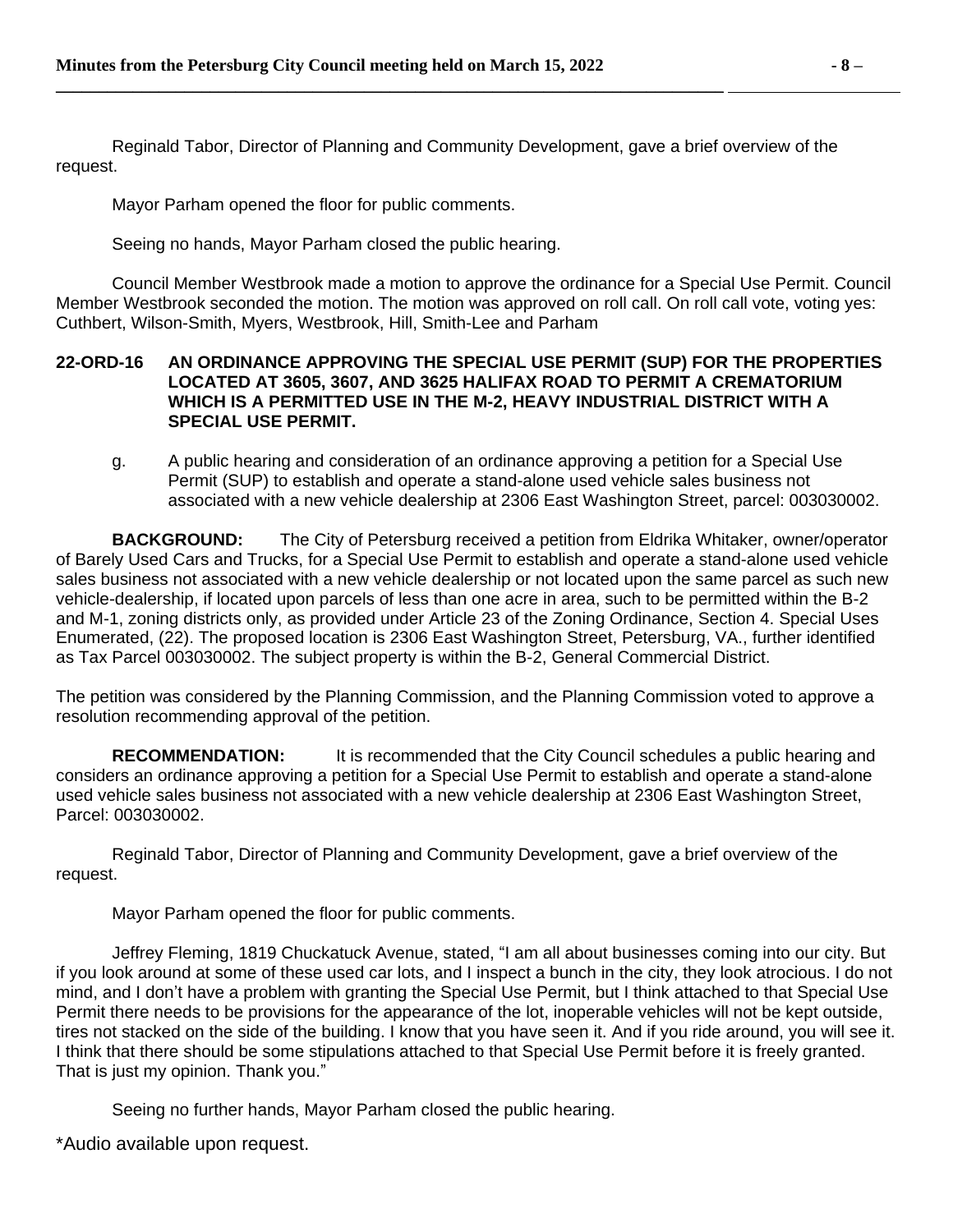There was discussion among City Council and staff.

Council Member Wilson-Smith made a motion to approve the ordinance for a Special Use Permit for property at 2306 East Washington Street. Council Member Hill seconded the motion. There was discussion among city council. The motion was approved on roll call. On roll call vote, voting yes: Cuthbert, Wilson-Smith, Myers, Westbrook, Hill, Smith-Lee and Parham

# **22-ORD-17 AN ORDINANCE APPROVING THE SPECIAL USE PERMIT FOR A STAND-ALONE USED VEHICLE SALES BUSINESS AT 2306 EAST WASHINGTON STREET.**

h. A public hearing and consideration of an ordinance approving an amendment to the City Code, Chapter 50. Environment, Article II. Noise.

**BACKGROUND:** The City Council of the City of Petersburg has requested that the Planning Commission consider and provide a recommendation regarding an amendment to the City Code Noise section.

The request follows complaints and concerns regarding noise from restaurant uses especially in the City's downtown area.

Regulations of noise are defined in the City Code Chapter 50. Environment, Article II. Noise and not the City's Zoning Ordinance, however the City Code does specify permitted noise levels by zoning district.

Previously the Planning Commission adopted a resolution recommending adding indoor and outdoor decibel levels. The Planning Commission also adopted a resolution recommending amendments to the Code.

Current City Code

## Sec. 50-31. - Declaration of policy. (Why)

It is hereby declared to be the public policy of the city to protect its citizens against excessive noise which is detrimental to life, health, and enjoyment of property. In order to promote the public health, safety, welfare, and the peace and quiet of the inhabitants of the city, the standards in this article relating to noise are hereby adopted.

(Code 1981, § 19-1; Ord. No. 14-100, 10-21-2014)

Sec. 50-32. - Definitions. (What)

For purposes of this chapter, the following words shall have the meanings respectively ascribed to them by this section:

Noise means any steady-rate or impulsive sound occurring on either a continuous or intermittent basis that disturbs persons or that causes or tends to cause an adverse effect on humans.

# Sec. 50-32. - Definitions. (When)

For purposes of this chapter, the following words shall have the meanings respectively ascribed to them by this section:

Daytime means the local time of day between the hours of 7:00 a.m. and 10:00 p.m. weekdays and from 9:00 a.m. to 10:00 p.m. on Saturdays, Sundays and legal holidays observed by city government unless otherwise specified.

Nighttime means those times excluded from the definition of daytime

Sec. 50-36. - Maximum permissible sound levels. (How – Measurement)

(a) In addition to, and not in limitation of the specific prohibitions of sections 50-33, 50-34, and 50-35, any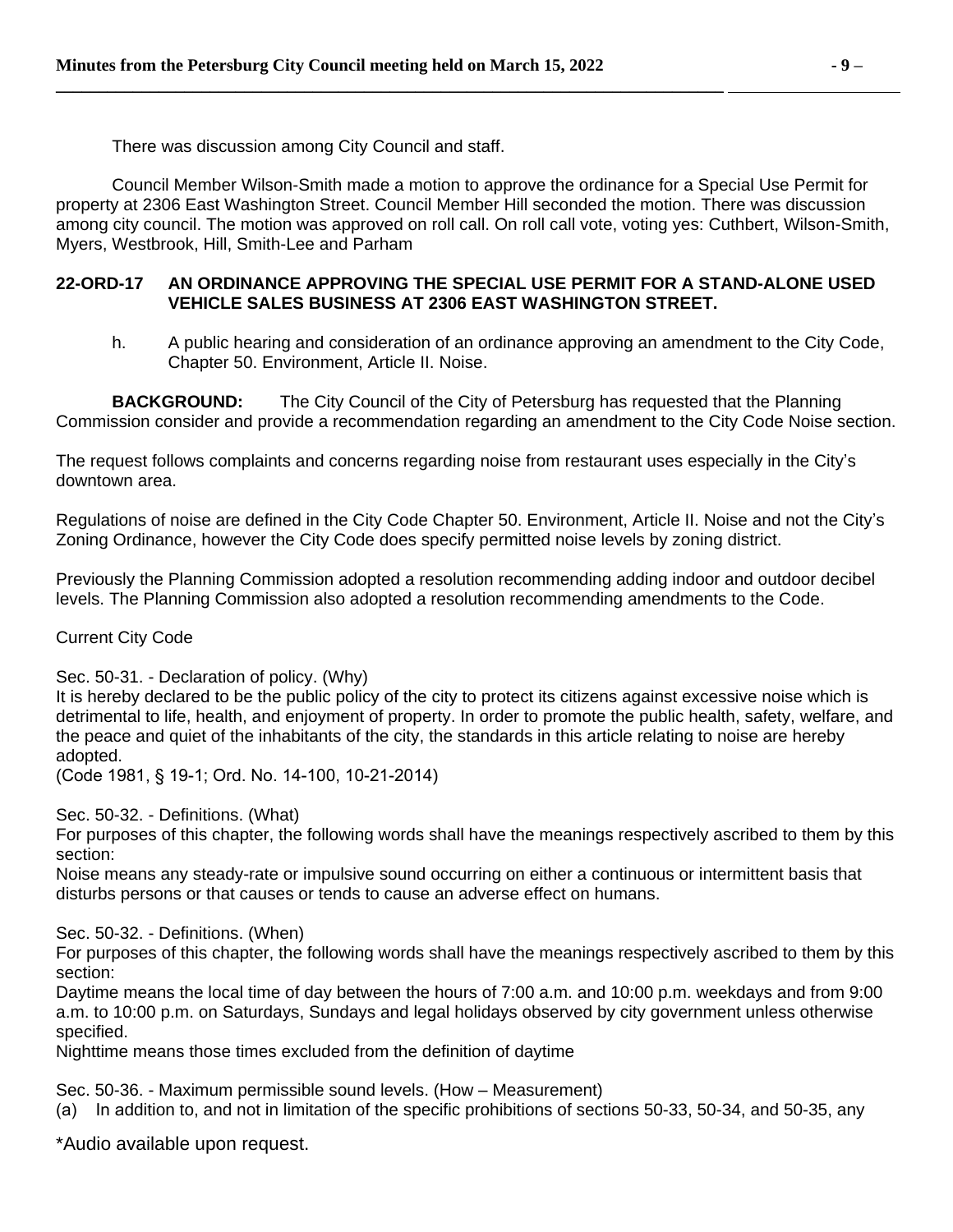noise which emanates from any operation, activity or source and which exceeds the maximum permissible sound levels established in this section is hereby prohibited.

When noise emanates from private property, such levels shall be measured at the property boundary of the sound source, at any point on public property, or at any point within any other property affected by the noise.

When noise emanates from public property including street rights-of-way, such levels shall be measured at any point on public property or at any point within any other property affected by the noise.

When a noise source can be identified and its noise measured in more than one zoning district classification, the limits of the most restrictive classification shall apply.

Sec. 50-37. - Penalty and enforcement. (How – Enforcement)

(a) If it is determined that a noise in violation of this chapter exists at a fixed location, the following procedures shall be followed:

(1) A written or verbal warning shall be issued by the chief of police, or his or her designee to the person(s), corporation, firm or association, responsible for the event causing the noise disturbance.

(2) If the noise disturbance persists for more than five minutes following the issuance of a written or verbal warning, the chief of police, or his or her designee, shall proceed to charge the person responsible for the event causing the noise disturbance.

(b) No person shall be charged with a violation of the provisions of this section unless a violation is committed in the presence of the chief of police, or his or her designee.

(c) The person operating or controlling a noise source shall be guilty of any violation caused by that source. If that cannot be determined, any owner, tenant or resident physically present on the property where the violation is occurring is rebuttably presumed to responsible for the noise violation.

(d) Any person who violates any provision of this article shall be deemed to be guilty of a class 4 misdemeanor for a first offense and a class 3 misdemeanor for each subsequent offense. (Ord. No. 14-100, 10-21-2014)

Sec. 50-36. - Maximum permissible sound levels. (Where and How Much)

| <b>ZONING DISTRICT</b><br><b>CLASSIFICATION</b> | <b>MAXIMUM DBA</b><br><b>INSIDE</b> |           |  |
|-------------------------------------------------|-------------------------------------|-----------|--|
|                                                 | Daytime                             | Nigh      |  |
|                                                 | $7$ a.m. $-10$ p.m.                 | $10$ p.m. |  |
| <b>AGRICULTURAL</b>                             | 65                                  |           |  |
| <b>RESIDENTIAL</b>                              | 65                                  |           |  |
| R/B                                             | 70                                  |           |  |
| PLANNED UNIT DEVELOPMENT                        | 70                                  |           |  |
| <b>MIXED USE DISTRICT</b>                       | 75                                  |           |  |
| <b>BUSINESS</b>                                 | 75                                  |           |  |
| <b>INDUSTRIAL</b>                               | 79                                  |           |  |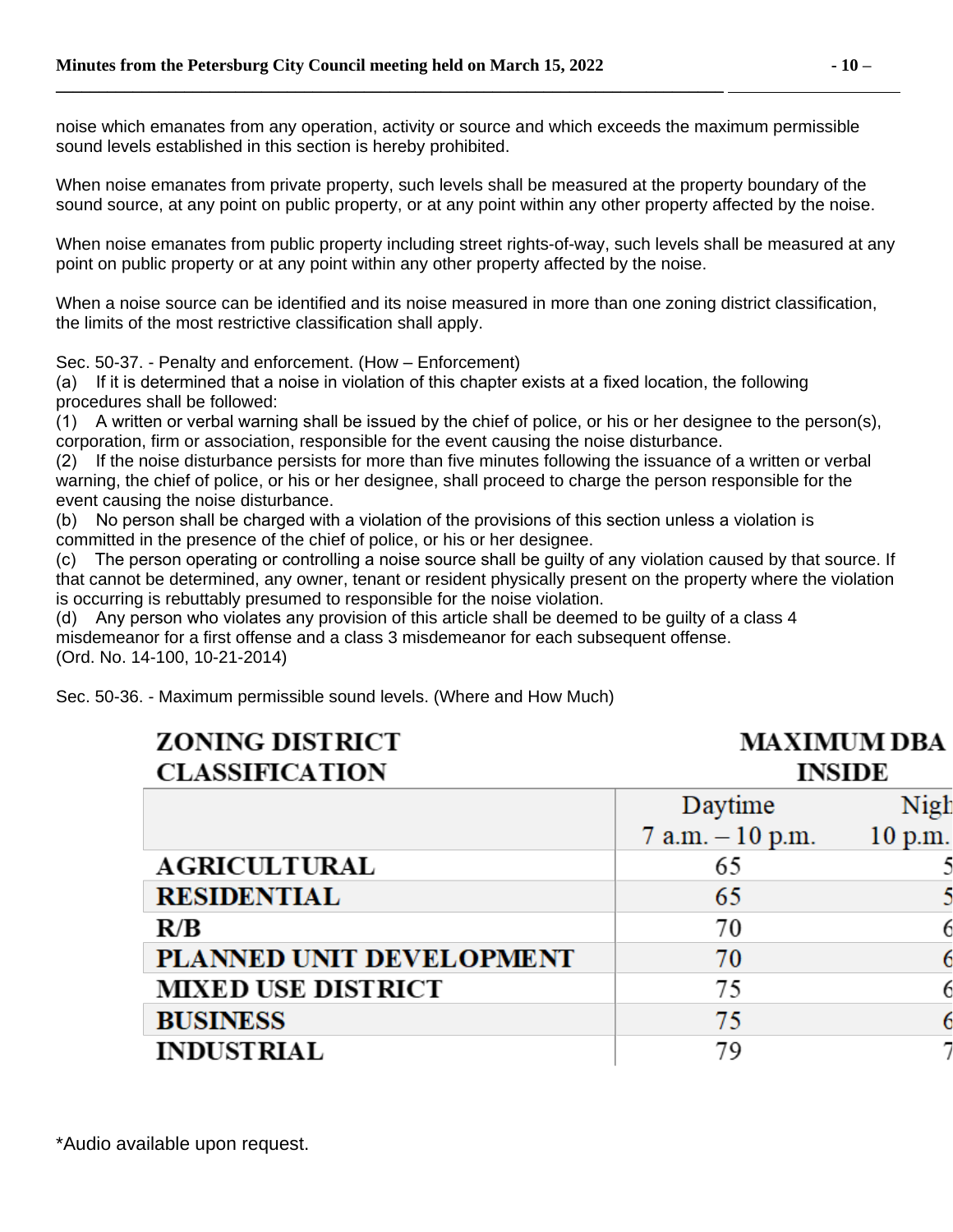#### Noise Level Comparisons



Planning Commission Committee

During the February 3, 2022 Planning Commission meeting, the Planning Commission established a committee to review the ordinance and develop recommendations for the Planning Commission to consider.

The Committee met on February 28, 2022 with the City Manager, the Chief of Police, the Zoning Administrator and the Director of Planning and Community Development to discuss the City Code section regarding Noise.

1. The Committee considered the Noise Ordinance in Staunton, Virginia.

https://www.stauntondowntown.org/noise-ordinance-q-a/

## Staunton Ordinance Summary

- It establishes an Entertainment Area that includes exceptions to the permitted noise decibel levels.
- It establishes 80 dBA as measured at any point 50 feet perpendicular to the apparent property boundary as a limit.
- It prohibits noise beyond the interior of businesses in the entertainment area during the period beginning 11:30 p.m. local time and ending 9:00 a.m.
- It defines the boundaries of the entertainment area.
- It defines musical entertainment.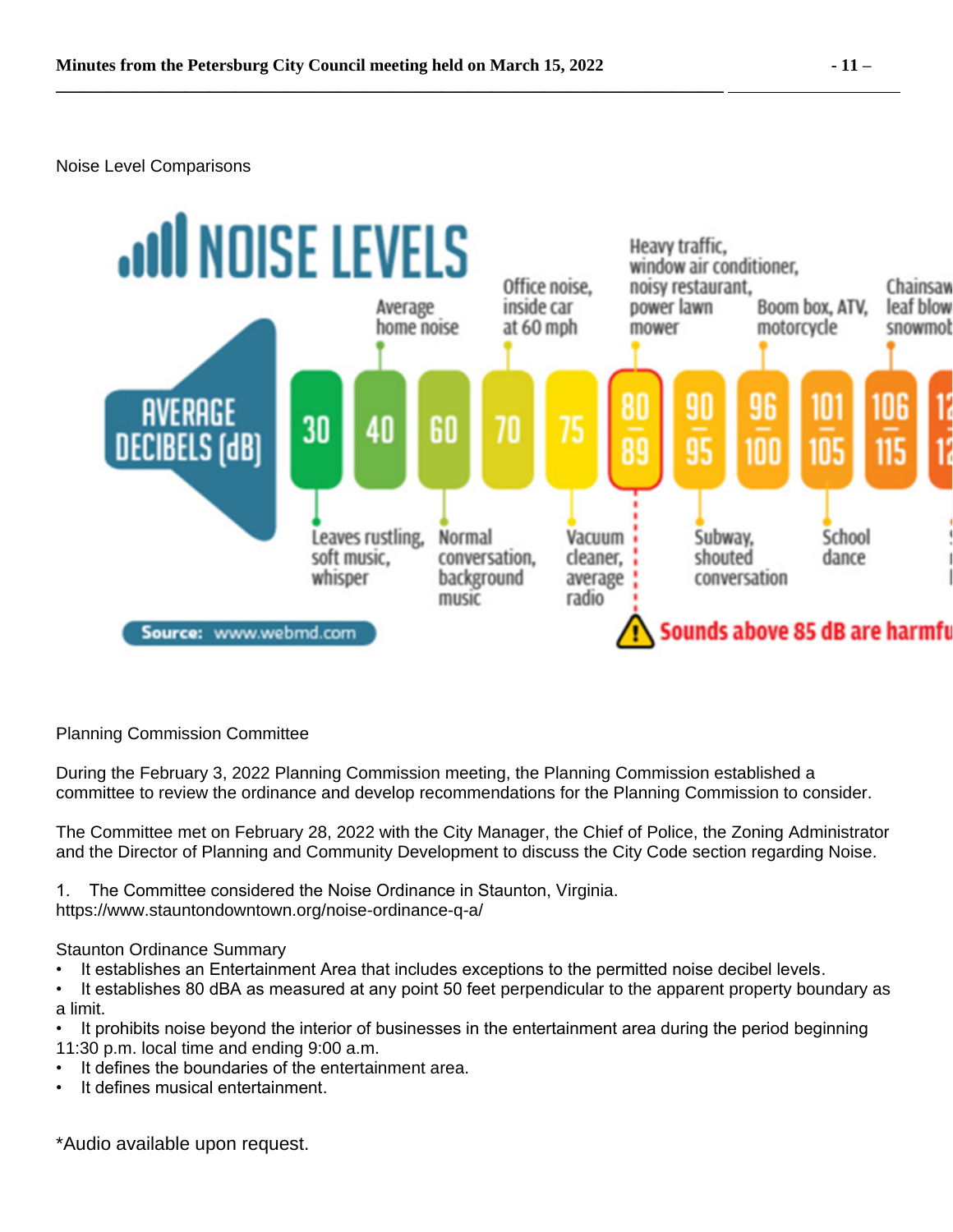| <u>LIIC OOIIIIIIIIIICC FEVICWCU IIIC UCCIDEI ICVEIS III UIFICI JUHSUICIIOHS, AS DIUVIUCU DY OOIIIIIIIIISSIUHEI FIAILSIUH.</u> |       |            |       |                 |       |    |  |  |
|-------------------------------------------------------------------------------------------------------------------------------|-------|------------|-------|-----------------|-------|----|--|--|
| Orlando                                                                                                                       |       | Washington |       | <b>Staunton</b> |       |    |  |  |
| Day                                                                                                                           | Night | Dav        | Night | Dav             | Night | Da |  |  |
|                                                                                                                               |       | 80         |       | 80              |       |    |  |  |

2. The Committee reviewed the decibel levels in other jurisdictions, as provided by Commissioner Hairston:

Planning Commission Committee Recommendations

During the Committee Meeting, the following recommendations were identified:

1. Police Department Officers should use calibrated Sound Meters to determine sound levels prior to issuing code violation notices related to noise.

2. Noise levels in the City Code should be enforced.

3. Definition of an Entertainment District with appropriate sound levels should be part of the Downtown Master Plan process.

Other Considerations

1. Noise should be measured 50 Feet (30 or 35 would be across the street) from the property line of the Noise Source.

2. A City-wide maximum noise level could be considered such as 75 dBA daytime and 65 dBA night.

3. Amendments to the daytime and nighttime hours could be considered:

From 7:00 a.m. to 10:00 p.m. daytime (current)

To 7:00 a.m. to 10:00 p.m. daytime Monday through Friday

9:00 a.m. to 11:00 p.m. daytime on Saturday and Sunday

9:00 a.m. to 11:00 p.m. daytime Friday through Sunday

9:00 a.m. to 11:00 p.m. daytime Thursday through Sunday

4. Sec. 50-33. - Specific prohibitions.

It shall be unlawful to produce noise that exceeds the maximum permissible sound levels defined in Sec. 50- 36. - Maximum permissible sound levels. Provided however, that the prohibitions of this section shall not apply to emergency work to provide public facilities or utilities, or to remove debris, when necessary to protect the public health or safety.

Planning Commission Recommendations

During the March 3, 2022 Planning Commission Meeting, the Commission considered the information and recommendations provided by the Commission Committee.

Members of the Planning Commission expressed concern about the complexity of the current ordinance with different hours for different sources of noise.

Members of the Planning Commission expressed concern that enforcement may be hampered if the Enforcement Officer is not aware of the zone in which the noise is being created or heard, or what the specified maximum dBA level for the zones may be.

Members of the Planning Commission expressed concern that noise levels City-wide may not be appropriate for the downtown area.

The Planning Commission voted to recommend the following to the City Manager: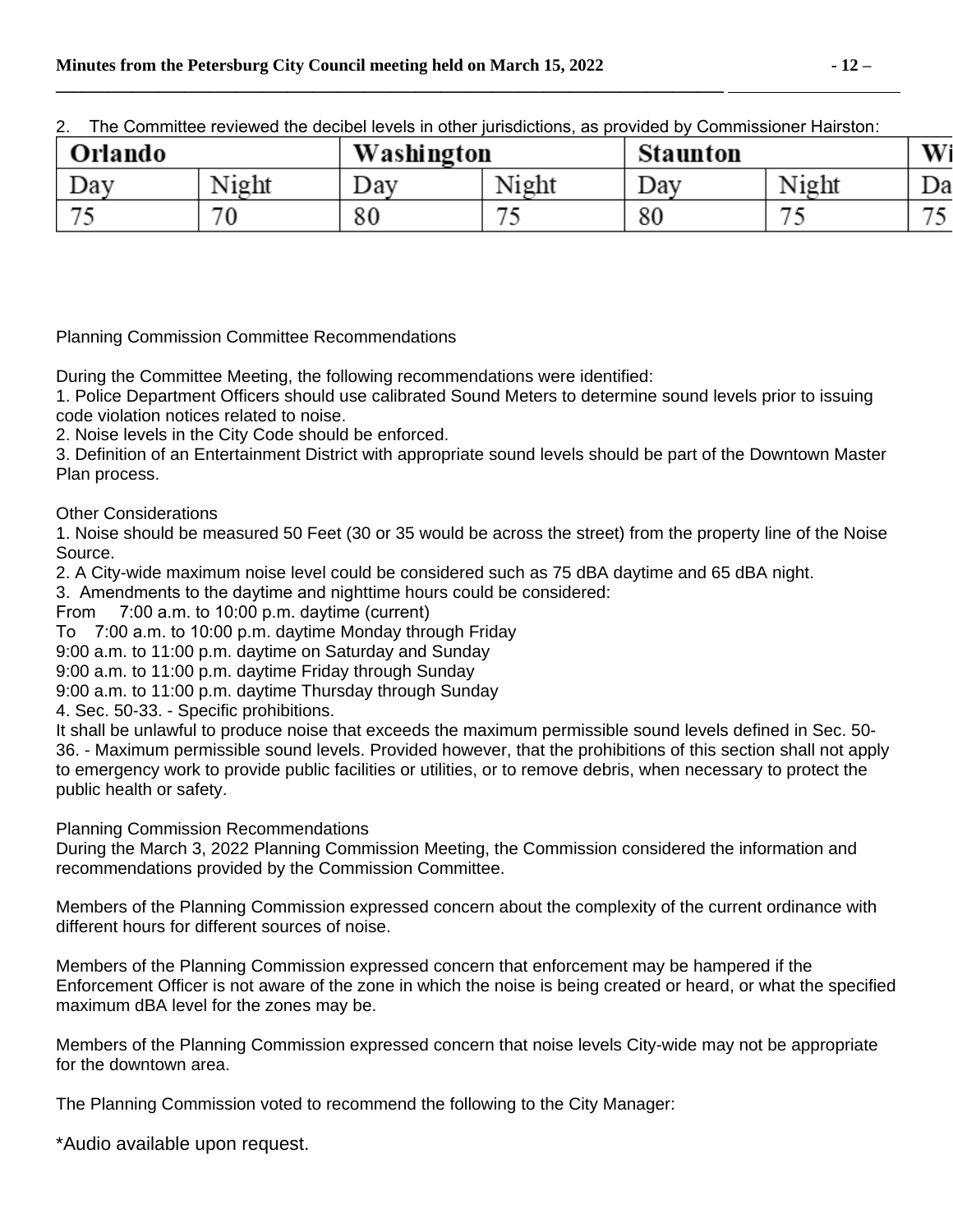1. Amend the definition of Daytime Hours from 7:00 a.m. - 10:00 p.m. to 7:00 a.m. - 11:00 p.m.

**\_\_\_\_\_\_\_\_\_\_\_\_\_\_\_\_\_\_\_\_\_\_\_\_\_\_\_\_\_\_\_\_\_\_\_\_\_\_\_\_\_\_\_\_\_\_\_\_\_\_\_\_\_\_\_\_\_\_\_\_\_\_\_\_\_\_\_\_\_\_\_\_\_\_\_\_\_\_** 

2. Amend the Maximum dBA levels from levels based on zone to 75 dBA daytime and 65 dBA nighttime Citywide for all Zoning Districts. Exemptions would remain as defined in the current ordinance.

3. Creation of a downtown Entertainment District Overlay with appropriate noise levels during the Downtown Master Plan process.

4. Amend the Code in conformance with (Attachment A).

**RECOMMENDATION:** It is recommended that the City Council holds a public hearing and considers adoption of an ordinance amending the City Code section regarding noises.

Reginald Tabor, Director of Planning and Community Development, gave a brief overview of the request.

Mayor Parham opened the floor for public comments.

Jeffrey Fleming, 1819 Chuckatuck Avenue, stated, "I see that we finally got somewhere with this noise ordinance. But I do not really think that it is very fair for the simple fact there is a downtown overlay for just downtown. What about other businesses that want to sprout out to other parts of the town. We are just concentrating on downtown. Petersburg is made of more than just downtown. I see we are trying to address it, but I think that it needs to be addressed fairly. Downtown does not make Petersburg. Someone may want to open something on South Crater Road. Applebee's may want to come in. But how does this help or prevent them from coming. I think that needs to be looked at. Not just singling out downtown. We are Petersburg, a whole city. Thank you."

Seeing no further hands, Mayor Parham closed the public hearing.

There was discussion among City Council and staff.

Council Member Cuthbert made a motion to table action on the approval of the ordinance. Council Member Myers seconded the motion. There was discussion among city council. The motion was approved on roll call. On roll call vote, voting yes: Cuthbert, Wilson-Smith, Myers, Westbrook, Hill, Smith-Lee and Parham

- **9. PUBLIC INFORMATION PERIOD:** A public information period, limited in time to 30 minutes, shall be part of an Order of Business at each regular council meeting. Each speaker shall be a resident or business owner of the City and shall be limited to three minutes. No speaker will be permitted to speak on any item scheduled for consideration on the regular docket of the meeting at which the speaker is to speak. The order of speakers, limited by the 30-minute time period, shall be determined as follows:
	- a) First, in chronological order of the notice, persons who have notified the Clerk no later than 12:00 noon of the day of the meeting,
	- b) Second, in chronological order of their sign up, persons who have signed a sign-up sheet placed by the Clerk in the rear of the meeting room prior to the meeting.

Richard Stewart, 129 Rolfe Street, stated, "I talked to Mr. Williams today and he has a very interesting background in his life. He needs to come to the museum and tell his story. And you all should listen to it sometime. But anyway, I am here today from Pocohontas. One way in and one way out. Pocohontas has become so popular with Joyce doing that little documentary on TV. People are coming in and out all throughout the state. In 2022 when they built the new bridge, they did not put a traffic light back out when you come out. Now when you try to come out of Pocohontas, and you go up 5<sup>th</sup> Street and they have the S.S. Tire place up there it is terrible. With their business during the day the traffic is terrible. My question is can you have someone in traffic to take a look at that with putting a traffic light there because it is in terrible shape. Right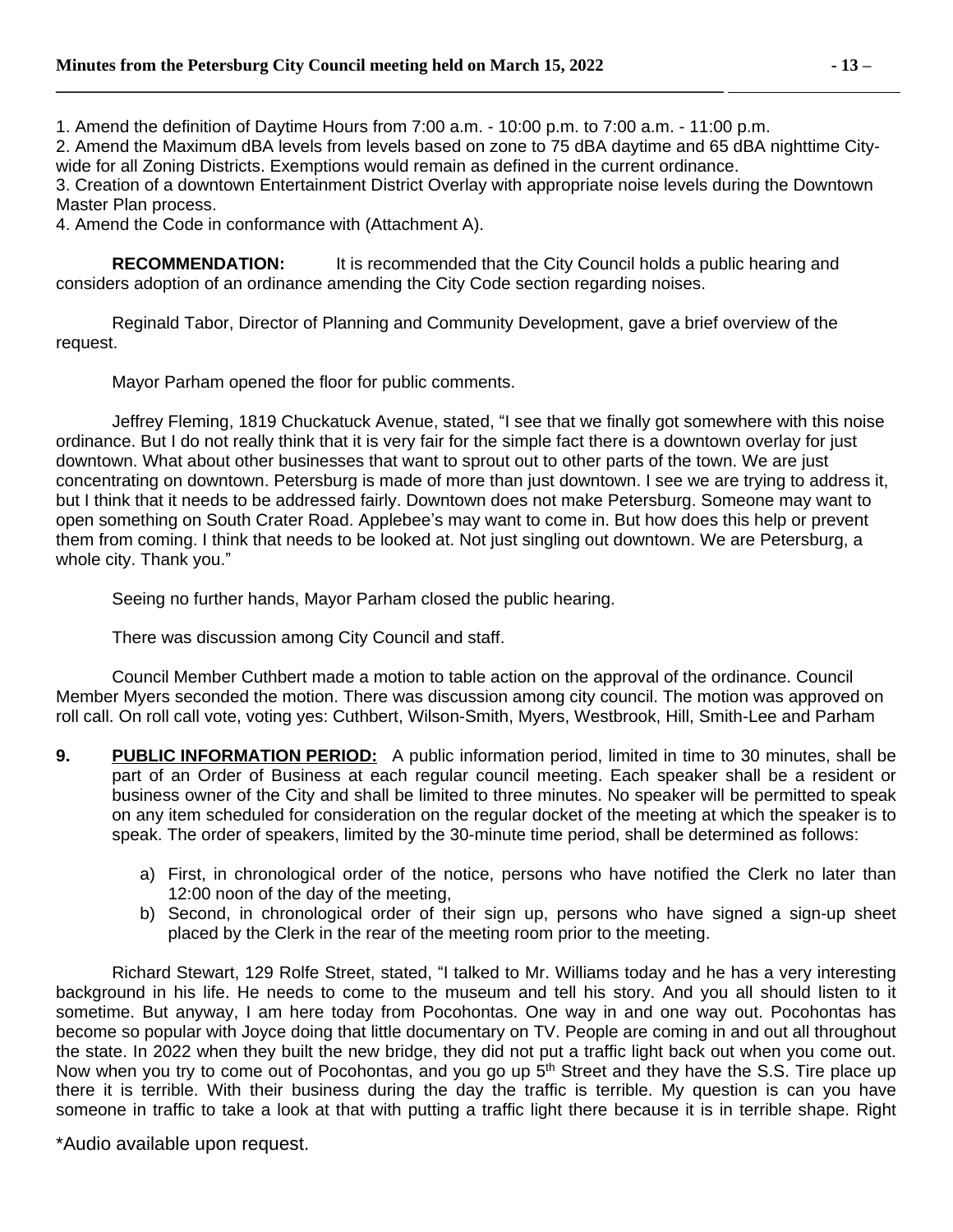now, at certain times you have to go all the way to Colonial Heights and turn around and come back because we do not have a traffic light. It is terrible. And I am not trying to go against AeroTek, because they have to do what they have to do. On 5<sup>th</sup> Street it is so dangerous, and someone is going to get killed up there trying to get out of there. So, please take a look at the traffic light coming off Pocohontas. Thank you."

Michelle Murrills, 131 S. Market Street, stated, "I want to say how happy I am that St. Andrews Street Bridge is opening on Thursday. Unfortunately, it has taken the city 15 plus years to get it finally done. But that is not what I came to talk to you about. I want to discuss the view that everyone who is going to the ribbon cutting, including all of you, is going to see down St. Andrews Street. Once you turn off of Jefferson Street, I want you to look at the buildings as you drive past. There are 22 houses on that street. There are eight of those houses that would be considered blighted and vacant homes. That is 35% of those homes. But I want you to really look at those houses. I want you to see them the way that the rest of us do. My friend, Marcus Squires, takes beautiful photographs of blighted buildings, and post them all around the world for people to see. Unfortunately, they are just that, art. They do not show how those blighted houses really are, broken and ugly. Several of these houses are owned by the same person. I do not understand why the city cannot follow the laws that are on books and fine him. And the other owners who are allowing their houses to decay and bring down the neighborhood. As you drive pass them just imagine that you are one of the homeowners that have to look at this every day. You get the joy of knowing that your property value is lower than it needs to be because your neighbor cannot be held with the same standard that everyone in the neighborhood is being held too. A house on the corner of Webster and St. Andrews Street just recently sold for \$250,000, a very nice Victorian Historic Home. Imagine being the new owner and now you get to drive past and look at these blighted buildings. Or imagine that you were the seller of that house knowing that you could have got more money for it, but your neighbor is not forced to keep his house up and you are screwed. Or better yet imagine as a representative of the city that you are that the city, and the citizens of Petersburg are being screwed out of the taxes that are coming from higher tax values that would happen if everyone on that street would be held to the same standards that you hold parts of Petersburg to. And to be clear, these houses are not owned by people that are living in them or have nowhere else to live nor the money to keep them up. These houses are owned by people who do not live in them or do not live in Petersburg. They do have the ability to fix or sell them to someone who. In conclusion, I just want everyone to think of these things as they are heading to this ribbon cutting ceremony as they are passing these houses. This used to be a beautiful neighborhood and it can be again but only of the city holds everyone accountable. Thank you."

Marcus Omar Squires, 1701 Monticello Street, stated, "I was just reading the council comments and I saw where staff was stating that they only have around 300 blighted homes in the City of Petersburg. I have well over 300 pictures of blighted homes. If staff were to look at the data that was compiled by the United States Census, Petersburg has over 2,900 vacant properties. This is from the 2020 Federal Census. This isn't the Progress-Index saying this. So, for staff to come to tell council that the number was low, it is shocking. Please do your own research. Don't trust me, don't trust the Progress-Index, and don't even trust your staff. Do your own research. This is something that is impacting our city. I have millions of views online. People all over the world see what is becoming of Petersburg and they want more from our leaders. Thank you for your time."

Jeffrey Fleming, 1819 Chuckatuck Avenue, stated, "Tonight, I made a point to come and for this purpose only. A couple of weeks ago, myself and a lot of others were surprised by a rise in their taxes. I looked and I said that they have lost their mind. They have lost their mind for the assessment that they put on his home. So, I called the assessor's office and there was a young lady, Shannon Griffin, and another young lady Mary Burchett. They said okay and calm down Mr. Fleming we can get through this. They set up for a reassessment because I appealed before the appeal date on what I my property was assessed for. These two young ladies showed up cheerful and knowledgeable. They actually calmed me down so that I can better understand what is happening. They did a reassessment and it lower some. It lowered their assessment because it is things that they couldn't see. They cannot see the inside of your house and they cannot see the roof and other things that they don't see. So, I just want to give a shoutout to Shannon Griffin and Mary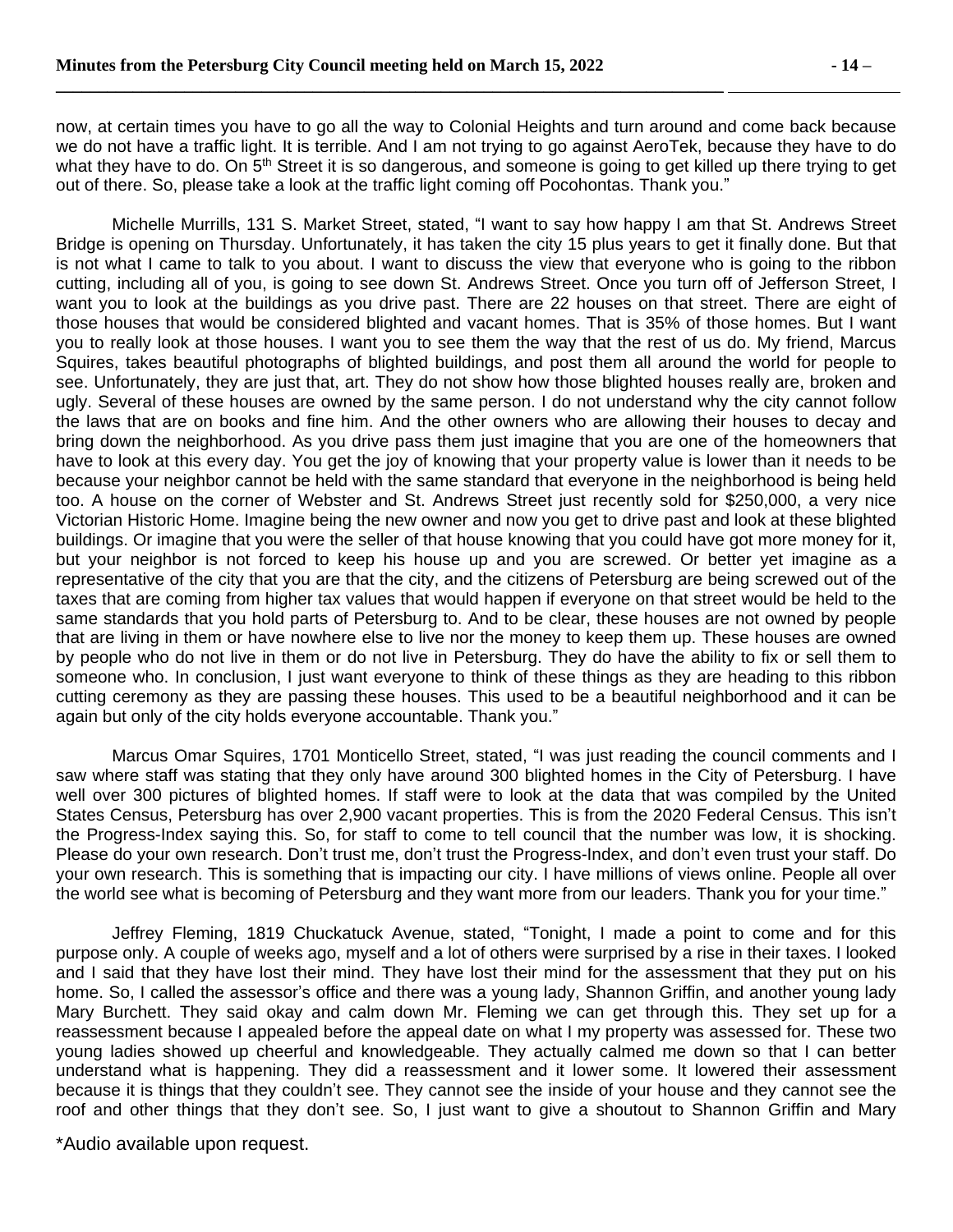Burchett. They made my day. They made a painful process less painful. Everyone is down in the city but sometimes there are city employees that care. And that is a sign of good leadership. I do not if Mr. Gordineer is still here but I give my hands up. He has done well with them. Thank you."

#### **10. BUSINESS OR REPORTS FROM THE MAYOR OR OTHER MEMBERS OF CITY COUNCIL:**

Council Member Cuthbert stated, "I am very glad that we are back live. I think that we all are. I hope that it will be a long time before we have to resume a zoom life. I had a good meeting last night with residents of Pocohontas. They brought a number of concerns to me, and I have written three emails to the city manager asking him to address those concerns. One was potholes and a second was LED lights. Pocohontas has not gotten LED lights. And the third was a common theme, property maintenance code enforcement. I know that this has been a busy day for the city manager, but I am sure that he will have chance to look at those three emails and forward them on. And I trust will follow up to see that the citizens complaints or concerns are addressed. Next, I think Ms. Murrills for reminding those in the audience that there is going to be a ribbon cutting to celebrate the opening of that bridge at the foot of St. Andrews Street this Thursday at 11am. And I am looking forward to and I know that all of council is looking forward to it. And I know that many members of city staff are looking forward to it. And it would not be happening if it were not for a group effort and support by City Council in coordination with city staff. I want also to thank Ms. Murrills for her comments on St. Andrews Street. Trust me Ms. Murrills, I trust your frustration. I will leave it at that. I am doing everything I can to address that situation. The city attorney is as well and city staff. It is a slow process. And I wish it were not otherwise. Sorry, I wish it were otherwise. But we are dealing with the property rights of private citizens, and we are pushing hard as we can as we strive to be fair. And one last thing, I ask everybody to pray for freedom of the people of Ukraine. None of us has seen anything like this in our lives. And it is very grievous. We take our freedom for granted. They have to pay for it with their blood. Thank you, Mr. Mayor."

Council Member Wilson-Smith stated, "I would like to start off by thanking this council and the administration as well as citizens for your very many acts of kindness. The flowers the plants, the prayers, the calls, cards, and anything that I might have forgotten. Thank you so much. It is a very tough thing to lose your mother. And you all reached out me and I am very grateful to you for being with me. Special thank you to Councilman Cuthbert and City Manager Turille for coming out to my mother's wake that Thursday night. It was indeed a pleasure to see them. So, thank you all for your kindness. I really do appreciate it. So, now to business. I had asked and I may not need to go over this tonight. I had asked about us planning another retreat. And I found some meeting notes and what I will do. I will ask Ms. Nykesha to print it off for us. Because we had our last retreat in 2019. And because of COVID we could not follow through. But the plan that we had really helps to outline where we need to start again. Because it was a well laid out plan. I will wait on the mayor's guidance on when we are going to have this retreat and get this information to all of council by way of email. Thank you."

Council Member Westbrook stated, "Good evening, everyone and thank you for this time. I would like to come today and say Happy Women's History Month, the month of March. Giving celebration to all women especially as council member goes through the death of her mother, we would like to celebrate mothers in our lives and all women. But my words today I would like to theme them, 'Don't worry we got this.' And really what I mean by that is a public buy in. I did some research about what it takes a city to be great. And I would like to pose that question to everyone hearing me. What do you love about Petersburg? And once you have that answer in your head then go on to the next question of how we can make this city great. A lot of us are already feeling that this is a great city, and we have a pride in it. But there are still levels that we want to achieve that it is going to take a lot of work and a public buy-in. And Alex Garvin, laid out four things that a city needs to be great. And one of the first ones is for it to be attractive. And last month, I did call out littering in which some of my council members echoed. But it is also just having pride in your property of residence. I know we hear a lot about these blighted homes but if everyone just took a little more pride as this spring come in and the grass is starting to grow. We see it in certain areas, but I would like to see it all over the city, a little bit more pride in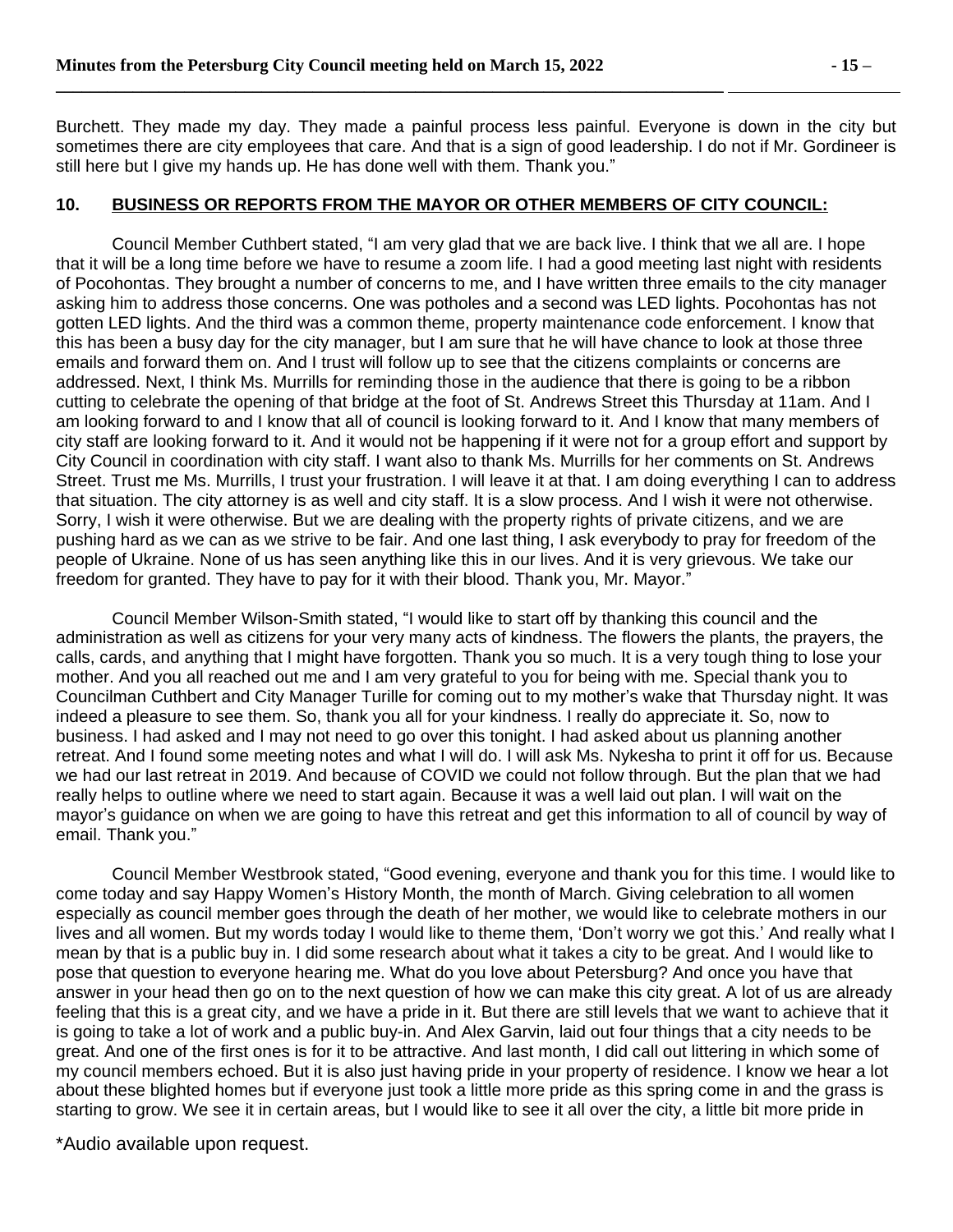your residence and be able to show it off. So, that we can make the city a little bit more attractive and of course stop the littering. We can speak until our voices go. I have been working with Ms. Mitchner and some of the other city officials about how we can change the culture from a young level starting with our K-3. Because if we can reach out to the youth maybe they can push us to be great. And on our level as city officials, please believe that we are doing the best that we can, and we are buying to the greatness of this city. Things are happening with Ramada. I know that is a big issue for a lot of people. But as you see a bus station that is growing and the parking deck. It looks good and it makes the city more attractive. And even in our last council meetings, the murals that are coming to area city streets. I would like to see more of that. Because we are really going to make this city look like stellar and top-notch city. Another thing that he said is about successfulness. A city has to be successful. We already honored our PHS Basketball Team tonight. But I would like to honor our principals as well for doing the best that they can as they prepare for a successful SOL season. I want to speak that into existence. The schools are going to be accredited and you are going to see the school system continue to get better in Petersburg. Be something proud of. And at the very least we can celebrate the YMCA programs around the city and the grass programs. Whether it is by fraternities or social organizations that are really helping the city be successful. The city has to be sustainable. Great places are designed for people taking into account human needs. That means that they have like fresh air, lack of noise and trash. Which you heard about the noise ordinance coming for the whole city Mr. Fleming, and plenty of shade. Even though I would like to see a lot of great things happening in 7<sup>th</sup> Ward in Petersburg I want to make sure that we keep up the beauty of the city with trees. Plant trees and vegetation and things of that sort so that we can really see the greenery of the city as well and not just be a concrete jungle one day in the future. And finally, a city has to be thriving. We cannot wait and throw all of our lot in on an entertainment and resort idea that might be coming to a city. Support things like the Metro Business League. I was privy to go they are with Council Member Myers to the awards dinner a few weeks ago. It was very inspiring to see so many great small businesses and entrepreneurs doing things that are not celebrated in our newspapers and always on the internet. But they make a difference in our community. It is a thriving thing. If you have an idea, and a lot of people started their small business during the COVID over the last two years. Continue to step out on faith and put your ideas out there. And if we do all four things of attractiveness, successfulness, sustainable and thriving, we can make Petersburg even greater. Not to get caught in the old slogan of our former president, I want to see Petersburg great period."

Council Member Myers stated, "Mr. Mayor, I would like to set aside the Rules of Council for a motion please."

Council Member Myers made a motion to suspend the Rules of Council. The motion was seconded by Council Member Hill.

Council Member Cuthbert stated, "May I ask what we are about to consider?"

Council Member Myers stated, "Littering."

Council Member Cuthbert stated, "Okay. Thank you."

The motion was approved on roll call vote. On roll call vote, voting yes: Cuthbert, Wilson-Smith, Myers, Westbrook, Hill, Smith-Lee, and Parham

Council Member Myers stated, "Thank you Mr. Mayor and Members of Council for allowing this. Ladies and gentlemen, Council Member Westbrook brought it to our attention at the last meeting that we had followed up with him, and I believe that it is quite important for us to keep our city clean. And in doing so, there needs to be some ramifications for not doing so. And I live on Washington Street, and I am going to tell you that down Perry Street and Brown Street, is the most horrible mess that I have ever seen in my life as if a trash can was not around. So, therefore I would like to have council to support a motion to fine anyone caught littering and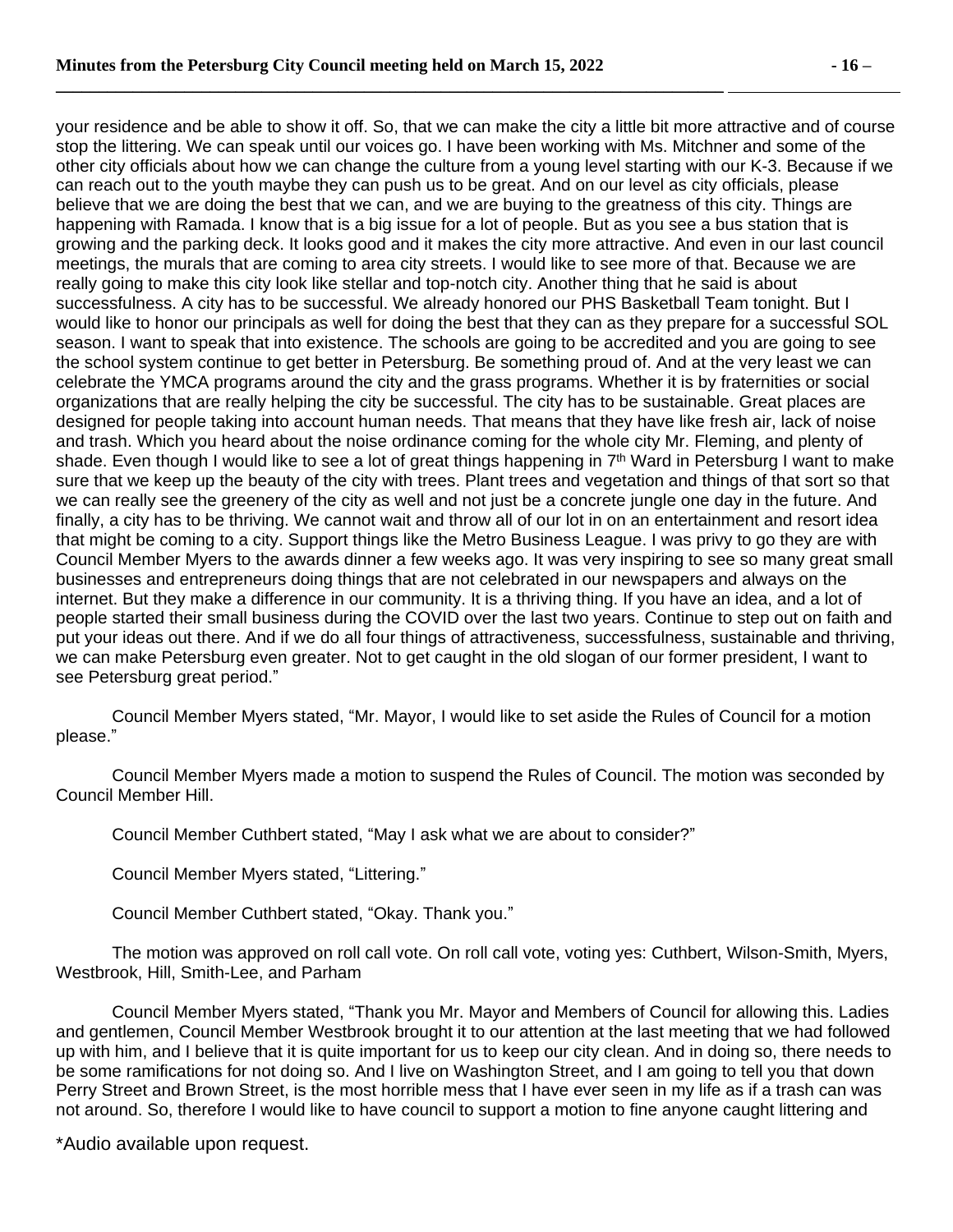throwing trash out of their car at the exit. And really basically in the entire City of Petersburg, a \$500 fine for littering. I do not care if you are walking down the street. Also, for having your dog to curb on the sidewalk and in your right-of-way area onto your car. So, a \$500 fine for not curbing your dog and throwing trash out your car and littering on the street."

Council Member Myers made a motion to impose a \$500 fine for throwing trash out of a moving vehicle, parked vehicle, trash on the street and curbing your dog in the right-of-way of individuals. Council Member Hill seconded the motion.

Mr. Williams stated, "And assuming council pass this, we are going to have to come back with an ordinance to solidify the penalties so that we can enforce it. We will bring it back if we do pass this motion."

Council Member Wilson-Smith stated, "So, the ordinance will spell out how it is to be enforced?"

Mr. Williams stated, "Yes, I will check the minutes. And also, I will confer with Council Member Myers after you vote assuming that you support the motion."

Council Member Wilson-Smith stated, "I support the motion. I support exactly what he is saying. But I am asking for process on do we wait for the motion and then we support the motion by way of the ordinance."

Mr. Williams stated, "I think the motion would be just direction for me to draft that for you. So, if you pass the motion, I will draft that in accordance with what Council Member Myers has stated and bring it back for adoption and incorporation into our Code of Ordinances."

Council Member Myers stated, "Would you like me to amend it and direct the city attorney to draft a motion with respect to it."

Council Member Myers made a motion to amend his original most to direct the city attorney to draft a motion with respect to it. Council Member Hill seconded the motion. The motion was approved on roll call vote. On roll call vote, voting yes: Cuthbert, Wilson-Smith, Myers, Westbrook Hill, Smith-Lee, and Parham

Council Member Hill stated, "We thank everyone for being here today. First of all, again I want to congratulate Petersburg High School on their victory and their season. It is like one of those rivalries when the Cowboys go against Washington. So, it is like with Hopewell, we beat them four times in a row. I was happy with that in itself. I congratulate them on a great season, a bunch of fine young men. Also, I want to congratulate the fiscal management team down at city hall. I went in there a couple of weeks ago to take care of some business and they were running very efficient during that process. They were answering questions and any discrepancies that anyone had they had a good system going. So, I want to give accolades to Stacey Jordan and her crew. They were really on the ball and the line was moving fast. And this was on February 28<sup>th</sup>. So, I appreciate all of the work that they do. Also, Ward 2, we are going to try and find a place to have a meeting. I was going to do it outside but with everything opening back up we will try to find a facility to have a meeting on the inside very soon. One of the things that I wanted to address, Mr. Williams, you can look this up. See if we have an ordinance for loitering when you come off the exit. A lot of our trash and things of that nature come from people that are compassionate and they give food to people and then they just take the food and discard it. So, that is one of the things that I think that we need to get a hold on. I like what Councilman Myers said with his motion. We have to stick some teeth behind it. Of course, you all know that we are policy and procedure makers and that is a policy and procedure ordinance that we will be putting in place. So, anyone being caught littering we can do a little bit more with that. I would like for us as a city to focus on the good and not so much on the bad. We know that the bad is always with us, but we have come a long way. And other localities see. Our neighboring localities see it all the time and they are always giving the city it is props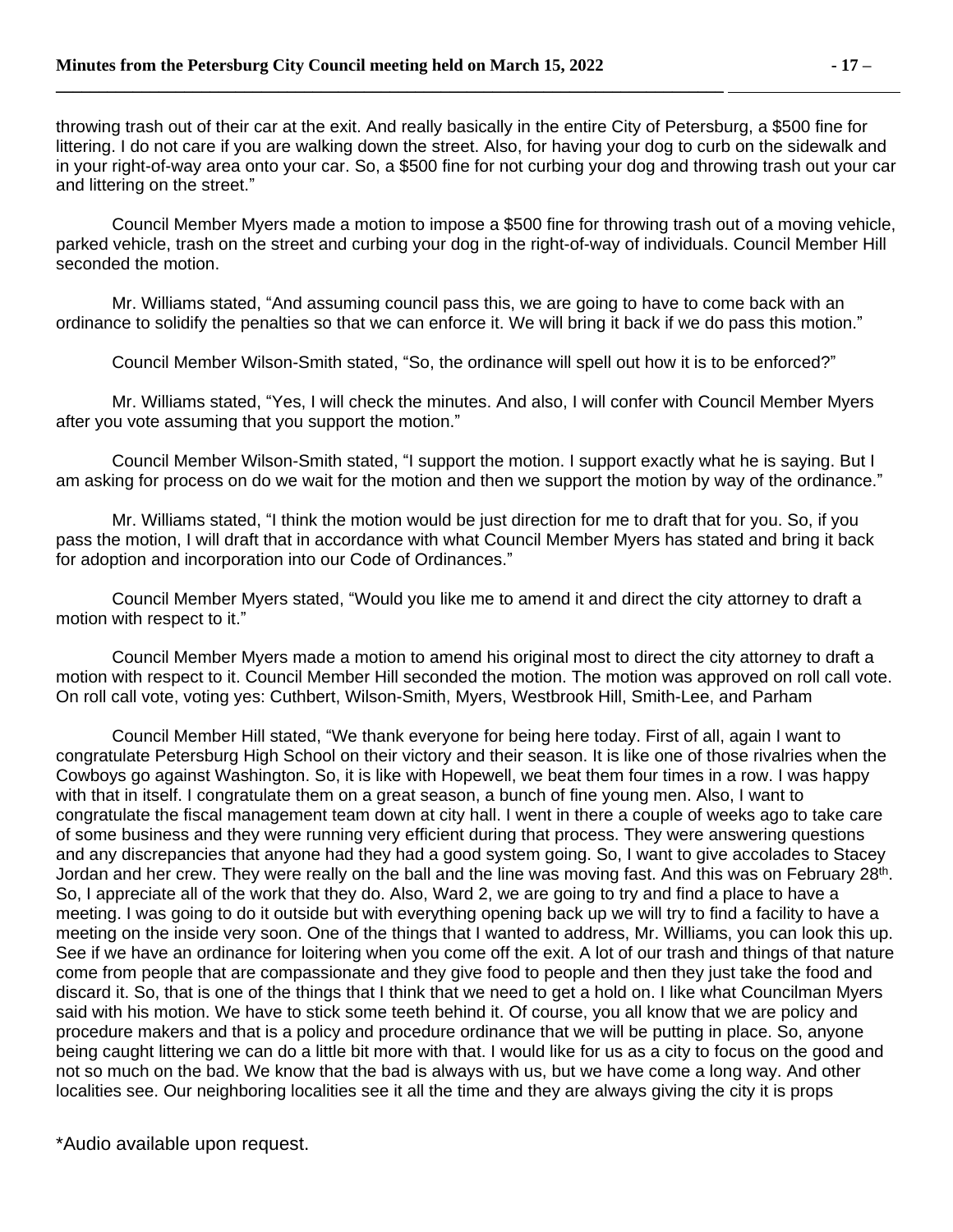considering where we were in 2015 and 2016. So, I just want to tell everybody to stay staff and stay encouraged. Thank you, Mr. Mayor."

**\_\_\_\_\_\_\_\_\_\_\_\_\_\_\_\_\_\_\_\_\_\_\_\_\_\_\_\_\_\_\_\_\_\_\_\_\_\_\_\_\_\_\_\_\_\_\_\_\_\_\_\_\_\_\_\_\_\_\_\_\_\_\_\_\_\_\_\_\_\_\_\_\_\_\_\_\_\_** 

Vice Mayor Smith-Lee stated, "Treska my heart goes out to you on the loss of your mom. A mother's love is just unbelievable. I loss my mom seven years ago and not a day goes by that I do not think about her. You got to remember something. The legacy that she left behind and you are a true legacy. Another thing I want to again congratulate Petersburg High Basketball Team on a job well-done. They were first runner up in the state and regional district champions and also central district champions. Go Crimson Wave! Thank you, Mr. Westbrook, for being an open eye in my ward. When there was a fire last week and Mr. Westbrook actually went into the house to help the mother of the young man whose house that it belonged to get out. And I appreciate that. He even had some burns on his hair, but he has enough hair to camouflage the little burn. But I truly appreciate what you did. And that is what it is all about. All of us on council working together for the good of the citizens of Petersburg. I received some calls, emails, and letters from several business owners in the area on a great job that the fire marshal office is doing. I want to do kudos to assistant fire marshal, Lemar Johnson, better known as Mockinbird. And thank you for your hard work. Do not think I am not going to say anything to you sir, Mr. Fleming's. I will never forget you. Because you are a part of that office. But I have received telephone calls, text, and letters of the outstanding job that the fire marshal's is doing. And the community truly love Mr. Johnson. Thank you. Like Charlie said we need to pray for the kids in Ukraine. Those babies did not ask for that. There are elderly people that are walking miles. There was one lady on TV and her mother who is 83 walked 50 miles so that she could get some type of relieve of freedom. You all it could be us and we would want someone to be there for us also. Also, thanks to Habitat for Humanity. Kelly, the young man whose house burnt down, the Red Cross was able to come out and assist them. But also, Habitat for Humanity is on it. And they are in the process of making sure that this young man can get his house redone. He did not have homeowners' insurance. He brought the house, but he said that it was a little too much. We have to educate our citizens. No matter how much it is we have to sacrifice. It cost so much when something like this happens. So, let's all be mindful and help everyone out in the City of Petersburg. Thank you."

Mayor Parham stated, "I just want to start off by letting everyone know that we have another celebrity in the house. You know we hear about the sheriff and all of her big accomplishments. Tonight 8 News recognized Council Member Treska Wilson-Smith as the Remarkable Woman of the Community Award. So, let's give her a round of applause. Thank you all for the great things that you do. People do not understand that Council Member Wilson-Smith has been a part of my life since grad school when she was coming up to the school to check on her sons and us trying to figure out what we were doing. So, thank you for your commitment in being a wonderful mother and wife, sister, and friend. Keep the legacy going because your mom is smiling down on you. I just want to touch on a few other things. Again, we recognized the Petersburg High School Basketball Team. We just cannot thank enough the family members and coaches. Because those are young black men that we are keeping off the street and keeping them busy and giving them the opportunity. All of those guys played lights out basketball and we look forward to them moving on to the next level and to continue coming and giving back to the City of Petersburg. That is why it is important to recognize these guys for all of their accomplishments. The lessons of basketball in sports in general are some lifelong lessons that you can take and will guide you through life. I want to thank City Council for their support of directing the school board to use those funds for the turf field. I am happy to report that the turf field will be in by July. So, we will have a nice field at Petersburg High School. Sports definitely save a lot of lives. We did not talk about it tonight, but we have not had a meeting since Quinton Spain was in the Super Bowl. And he played out there on that field. And he comes back every year to do his camp for hundreds of kids here in the City of Petersburg. And I am happy that we are able to give them a nice new field for more sports activities. I wanted to thank Mr. Joel Erb and Council Member Cuthbert at the Poplar Lawn Community Meeting. We had a good time out there. Just a wonderful example on how a neighborhood and a community come together to solve problems in their community from within. It was a great program to talk about the things that there were into to improve the community. This is the time of the year to get more of out neighborhood associations together to bring our residents together and out neighbors together that have been in for so long. We cannot do it without you. On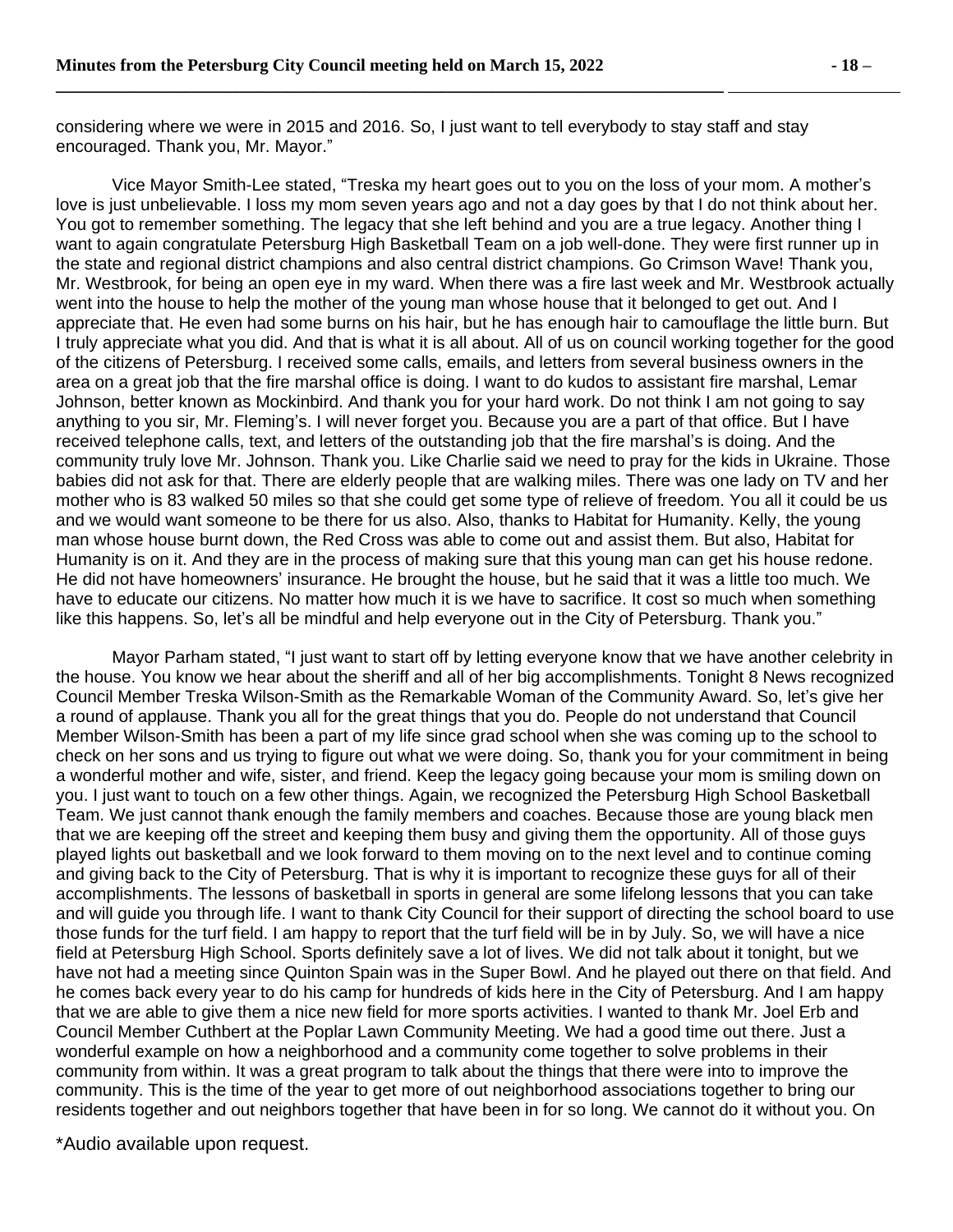Friday, March 18<sup>th</sup>, I want to welcome everybody to the exchange building at 4pm. We will open up the civil rights exhibit at the Exchange Building. I want to keep everyone prayerfully on, the General Assembly had dispersed a lot of good things in there for the City of Petersburg. And we hope that the budget is approved because it has been a good year for Petersburg. A lot of budget amendments have been put in to help a lot of our issues in the City of Petersburg. And it is good to have the ear of our state officials. Also, Senator Warner is coming into town soon to have a discussion to talk about the pharmaceutical cluster here in Petersburg and the collaboration between medicine for all and VCU, Virginia State, Ampac, Phlow, and Civica. The federal government can help more to lead our efforts into becoming the pharmaceutical hub here in the nation. It is a big undertake and I am happy to have all of our state and federal officials take a note on it of what we can do to help Petersburg. So, again everyone has a great evening, and it is great seeing everyone back and it is good to be back. Still continue to be safe and if you are not vaccinated then get vaccinated and we are going to keep pushing through COVID and hope to keep the City of Petersburg rolling alive. I would like to thank our public safety officials here, Jeff Fleming, Petersburg Fire, is in the house. We have Chief Christian, Chief Chambliss and also the officer in the back. Thank you for your service as well. I know you all are on the front lines, and we cannot thank you enough for what you do to keep us safe. Because you all never shut down 24/7. I mean that you all are operating, and we thank you for that. So, at this time we are going to move on."

## **11. ITEMS REMOVED FROM CONSENT AGENDA:**

\*There are no items for this portion of the agenda.

## **12. FINANCE AND BUDGET REPORT:**

\*There are no items for this portion of the agenda.

#### **13. UNFINISHED BUSINESS:**

\*There are no items for this portion of the agenda.

## **14. NEW BUSINESS:**

a. Consideration of re/appointments to the Planning Commission

**BACKGROUND:** The Planning Commission consists of a four at-large members and seven members appointed by City Council.

The duties of the board include, but are not limited to, the following: Promote the orderly development of the City and its environs; services primarily in and advisory capacity to the City Council in matters pertaining to land use, future development, and capital improvements.

**RECOMMENDATION:** Recommend Council make re/appointments to the Planning Commission.

Mayor Parham stated, "At this time we have an applicant for the Planning Commission, Ms. Chioma Adaku. Councilwoman Wilson-Smith we have a Ward 1 representative for the Planning Commission. So, will you please make the motion for Ms. Chioma Aduka."

Council Member Wilson-Smith made a motion to appoint Chioma Aduka to the Planning Commission. Council Member Myers seconded the motion. The motion was approved on roll call vote. On roll call vote, voting yes: Cuthbert, Wilson-Smith, Myers, Westbrook, Hill, and Parham; Absent: Smith-Lee

## **22-R-13 A RESOLUTION APPOINTING CHIOMA ADUKA TO THE PLANNING COMMISSION FOR A**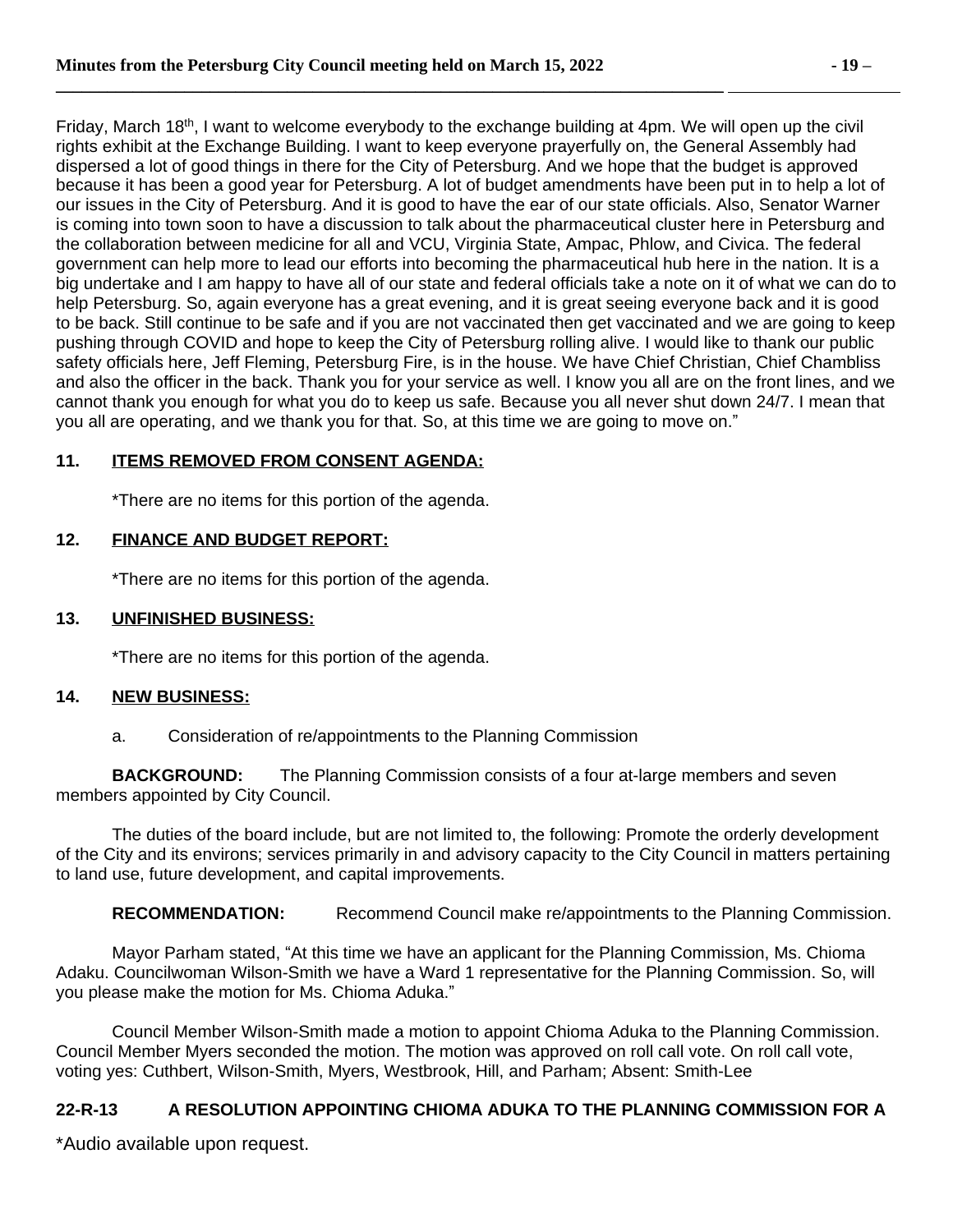# **TERM EXPIRING SEPTEMBER 30, 2026.**

b. Consideration of a motion to authorize and direct that the humanities bill proposal be forwarded to the Virginia General Assembly for Consideration.

**BACKGROUND:** At the March 1, 2022, Work Session, Councilwoman Treska Wilson-Smith presented a Humanities Bill proposal to City Council in an effort to address concerns regarding the homeless and those in need of public assistance. This motion would authorize that the Humanities Bill requesting certain revisions to the Code of Virginia be sent to the Virginia General Assembly on behalf of City Council for consideration.

**RECOMMENDATION:** Approve motion.

Mr. Williams gave a briefing of the request regarding the motion.

There was discussion among City Council and staff.

Council Member Wilson-Smith made a motion to send the humanities bill to our delegate for consideration at the next Virginia General Assembly.

Motion dies due to lack of second.

Council Member Myers made a substitute motion to table action on this until next meeting so that they can thoroughly read through it. Council Member Hill seconded the motion. The motion was approved on roll call vote. On roll call vote, voting yes: Cuthbert, Wilson-Smith, Myers, Westbrook, Hill, and Parham; Absent: Smith-Lee

c. Consideration of a resolution to approve revisions to Article V, Vii, and VII of the City's Personnel Policy.

**BACKGROUND:** The attached Personnel Policy Revisions are proposed in an effort to address issues with the City's current disciplinary and grievance processes.

**RECOMMENDATION:** Adopt resolution.

Mr. Williams gave a briefing on the resolution for revisions to the personnel policy.

Council Member Myers made a motion to table until the next meeting. Council Member Hill seconded the motion. The motion was approved on roll call vote. On roll call vote, voting yes: Cuthbert, Wilson-Smith, Myers, Westbrook, Hill, and Parham; Absent: Smith-Lee

# **15. CITY MANAGER'S AGENDA:**

a. City Manager's Report

Mr. Turille gave a briefing of his report.

Key points:

- Made a recommendation to restart delinquent water cutoffs on May 1, 2022. Shut-offs have been stopped for about two years.
- The operating budget will be presented on March 24, 2022, and a school budget presentation.